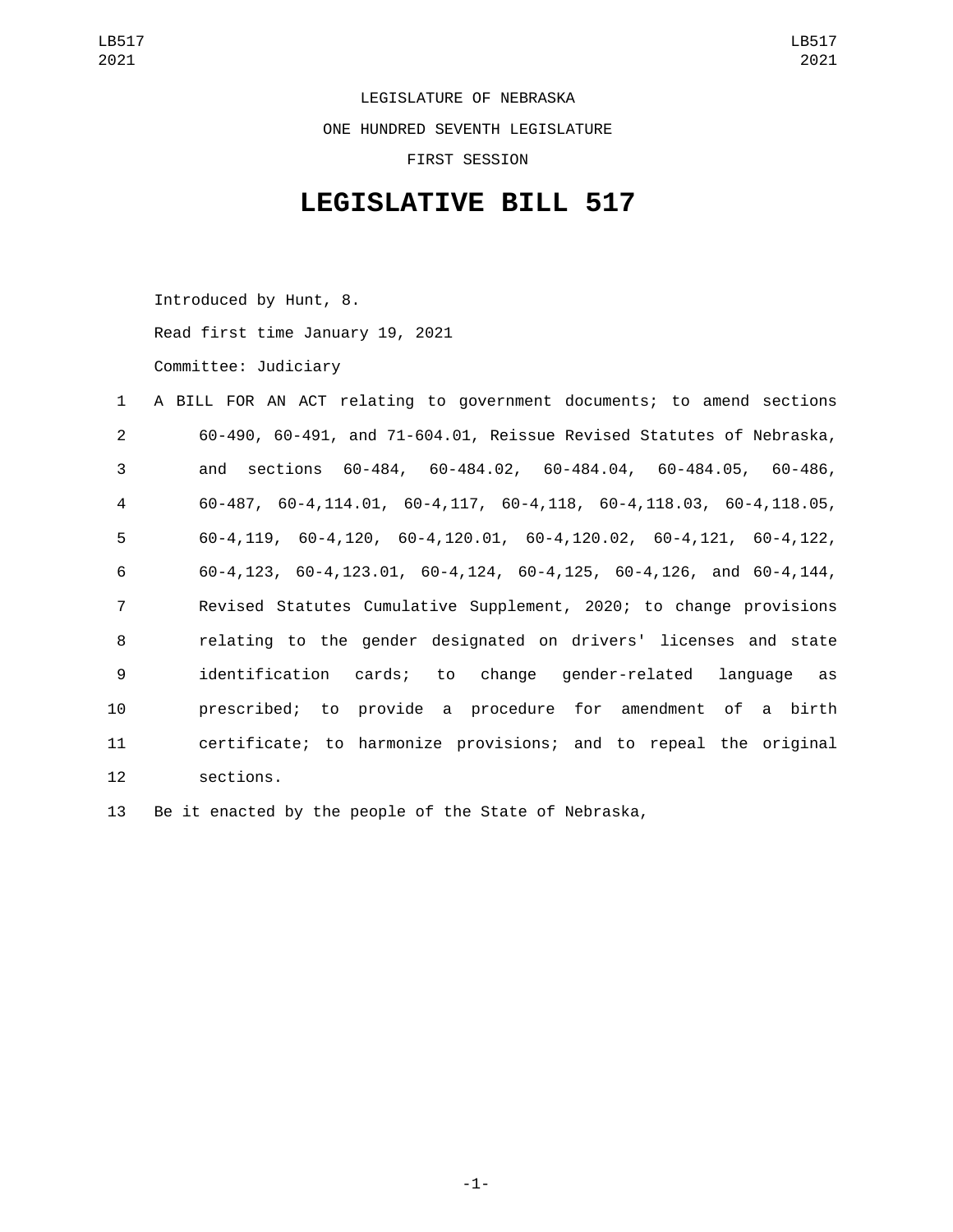Section 1. Section 60-484, Revised Statutes Cumulative Supplement, 2 2020, is amended to read:

 60-484 (1) Except as otherwise provided in the Motor Vehicle Operator's License Act, no resident of the State of Nebraska shall operate a motor vehicle upon the alleys or highways of this state until the person has obtained an operator's license for that purpose.

 (2) Application for an operator's license or a state identification card shall be made in a manner prescribed by the department.

 (3) The applicant shall provide the applicant's his or her full legal name, date of birth, mailing address, gender, race or ethnicity, and social security number, two forms of proof of address of the 12 applicant's his or her principal residence unless the applicant is a program participant under the Address Confidentiality Act, evidence of identity as required by subsection (6) of this section, and a brief 15 physical description of such applicant himself or herself. Beginning on an implementation date designated by the director, which date shall be on or before January 1, 2022, the applicant's gender shall be indicated as female, male, or not specified and no documentation of gender shall be required. The applicant (a) may also complete the voter registration portion pursuant to section 32-308, (b) shall be provided the advisement language required by subsection (5) of section 60-6,197, (c) shall answer 22 the following:

 (i) Have you within the last three months (e.g. due to diabetes, epilepsy, mental illness, head injury, stroke, heart condition, 25 neurological disease, etc.):

 (A) lost voluntary control or consciousness ... yes ... no (B) experienced vertigo or multiple episodes of dizziness or 28 fainting ... yes ... no

(C) experienced disorientation ... yes ... no

30 (D) experienced seizures ... yes ... no

(E) experienced impairment of memory, memory loss ... yes ... no

-2-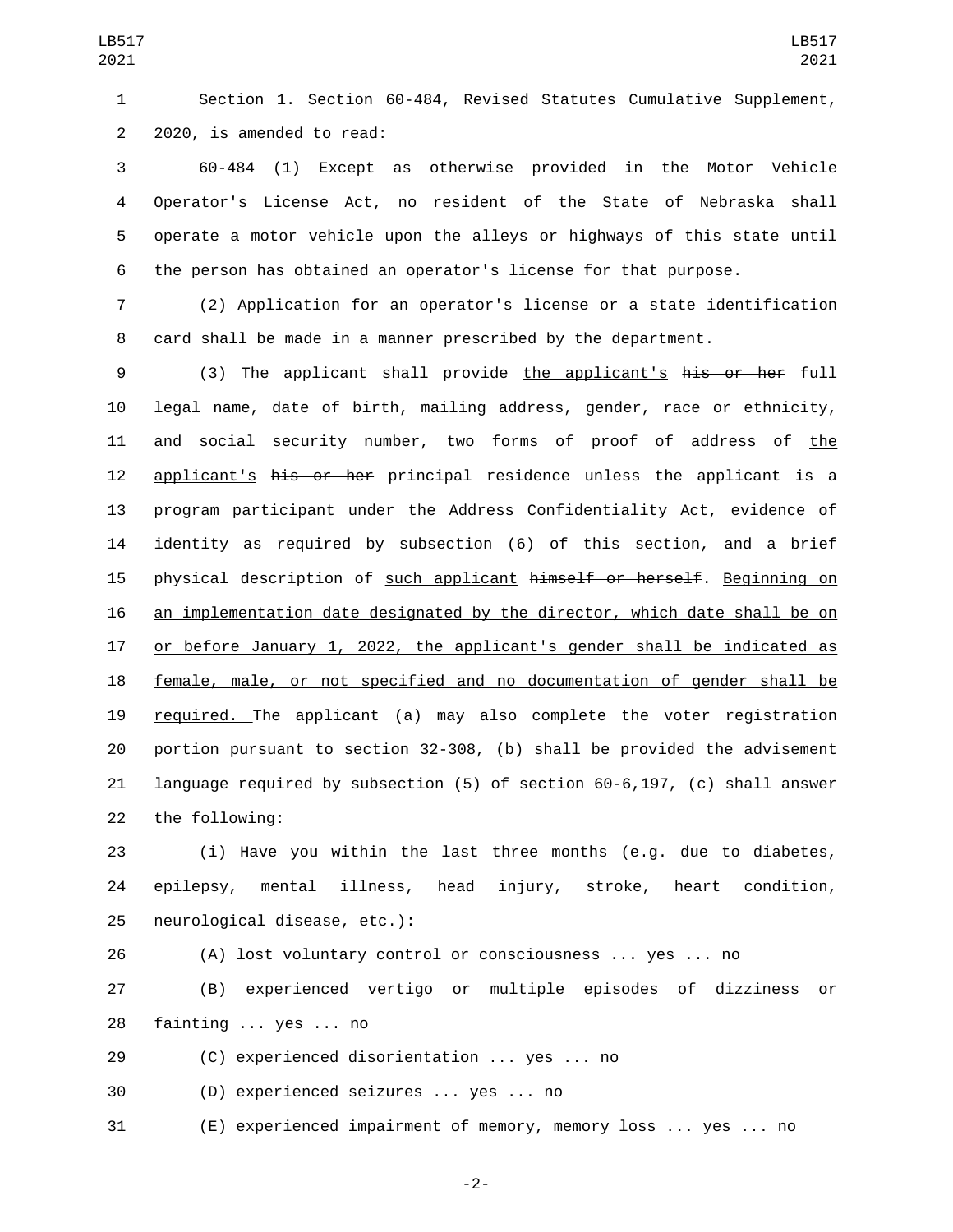| LB517<br>2021  | LB517<br>2021                                                             |
|----------------|---------------------------------------------------------------------------|
| 1              | Please explain:                                                           |
| $\overline{2}$ | (ii) Do you experience any condition which affects your ability to        |
| 3              | operate a motor vehicle? (e.g. due to loss of, or impairment of, foot,    |
| 4              | leg, hand, arm; neurological or neuromuscular disease, etc.)  yes         |
| 5              | no                                                                        |
| 6              |                                                                           |
| $\overline{7}$ | (iii) Since the issuance of your last driver's license/permit, has        |
| 8              | your health or medical condition changed or worsened?  yes  no            |
| 9              | Please explain, including how the above affects your ability to           |
| 10             | drive: , and (d) may answer the following:                                |
| 11             | (i) Do you wish to register to vote as part of this application           |
| 12             | process?                                                                  |
| 13             | (ii) Do you wish to have a veteran designation displayed on the           |
| 14             | front of your operator's license or state identification card to show     |
| 15             | that you served in the armed forces of the United States? (To be eligible |
| 16             | you must register with the Nebraska Department of Veterans' Affairs       |
| 17             | registry.)                                                                |
| 18             | (iii) Do you wish to include your name in the Donor Registry of           |
| 19             | Nebraska and donate your organs and tissues at the time of your death?    |
| 20             | (iv) Do you wish to receive any additional specific information           |
| 21             | regarding organ and tissue donation and the Donor Registry of Nebraska?   |
| 22             | (v) Do you wish to donate \$1 to promote the Organ and Tissue Donor       |
| 23             | Awareness and Education Fund?                                             |
| 24             | (4) Application for an operator's license or state identification         |
| 25             | card shall include a signed oath, affirmation, or declaration of the      |
| 26             | applicant that the information provided on the application for<br>the     |
| 27             | license or card is true and correct.                                      |
| 28             | The social security number shall not be printed on the<br>(5)             |
| 29             | operator's license or state identification card and shall be used only    |
| 30             | (a) to furnish information to the United States Selective Service System  |
| 31             | section 60-483, (b) with the permission of the director in<br>under       |

-3-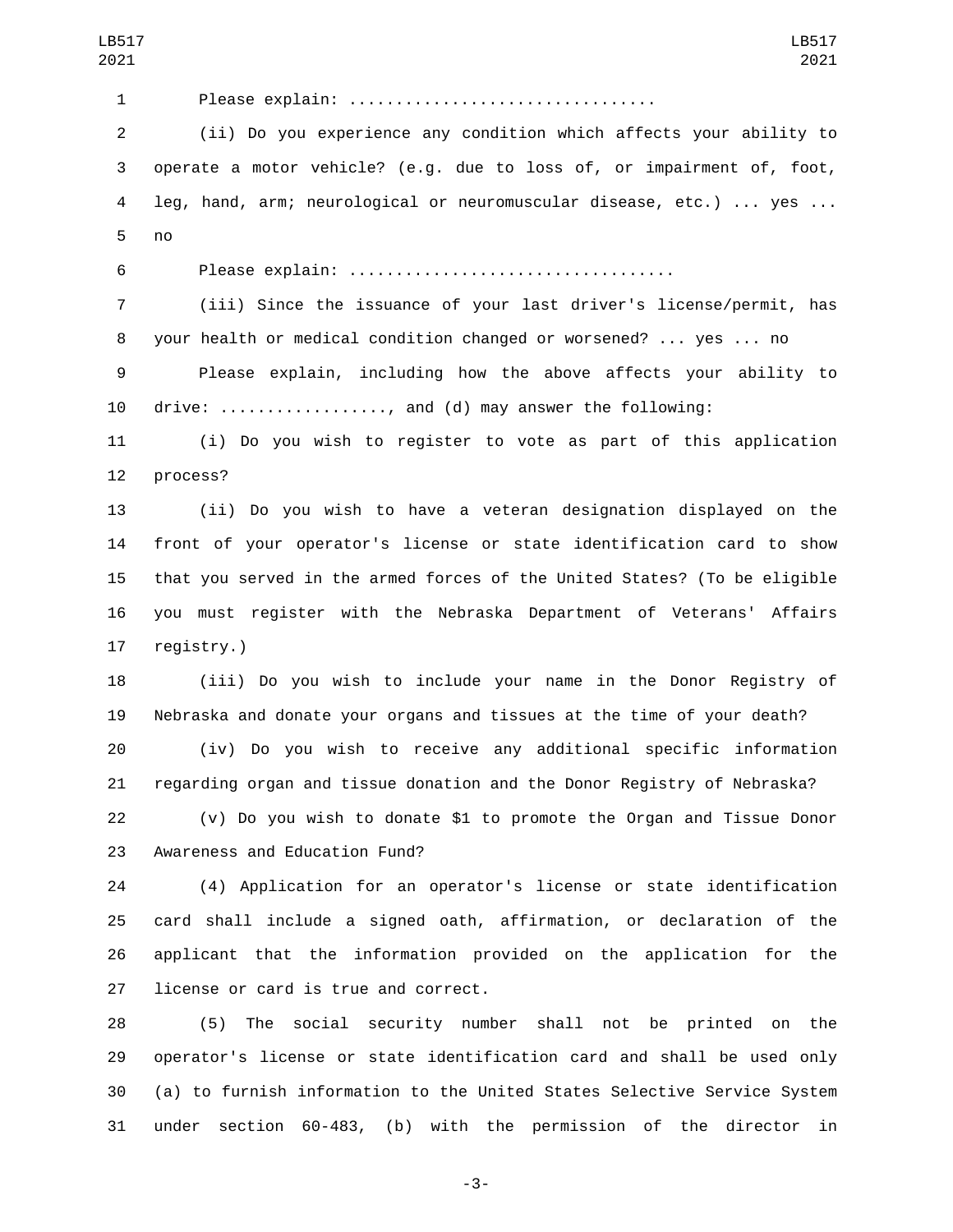connection with the verification of the status of an individual's driving record in this state or any other state, (c) for purposes of child support enforcement pursuant to section 42-358.08 or 43-512.06, (d) to furnish information regarding an applicant for or holder of a commercial driver's license with a hazardous materials endorsement to the Transportation Security Administration of the United States Department of Homeland Security or its agent, (e) to furnish information to the Department of Revenue under section 77-362.02, or (f) to furnish information to the Secretary of State for purposes of the Election Act.

 (6)(a) Each individual applying for an operator's license or a state identification card shall furnish proof of date of birth and identity with documents containing a photograph or with nonphoto identity 13 documents which include such individual's his or her full legal name and date of birth. Such documents shall be those provided in subsection (1) 15 of section 60-484.04.

 (b) Any individual under the age of eighteen years applying for an operator's license or a state identification card shall provide a 18 certified copy of such individual's his or her birth certificate or, if 19 such individual is unable to provide a certified copy of such his or her 20 birth certificate, other reliable proof of his or her identity and age, as required in subdivision (6)(a) of this section, accompanied by a certification signed by a parent or guardian explaining the inability to produce a copy of such birth certificate. The applicant also may be required to furnish proof to department personnel that the parent or guardian signing the certification is in fact the parent or guardian of 26 such applicant.

 (c) An applicant may present other documents as proof of identification and age designated by the director. Any documents accepted shall be recorded according to a written exceptions process established 30 by the director.

(7) Any individual applying for an operator's license or a state

-4-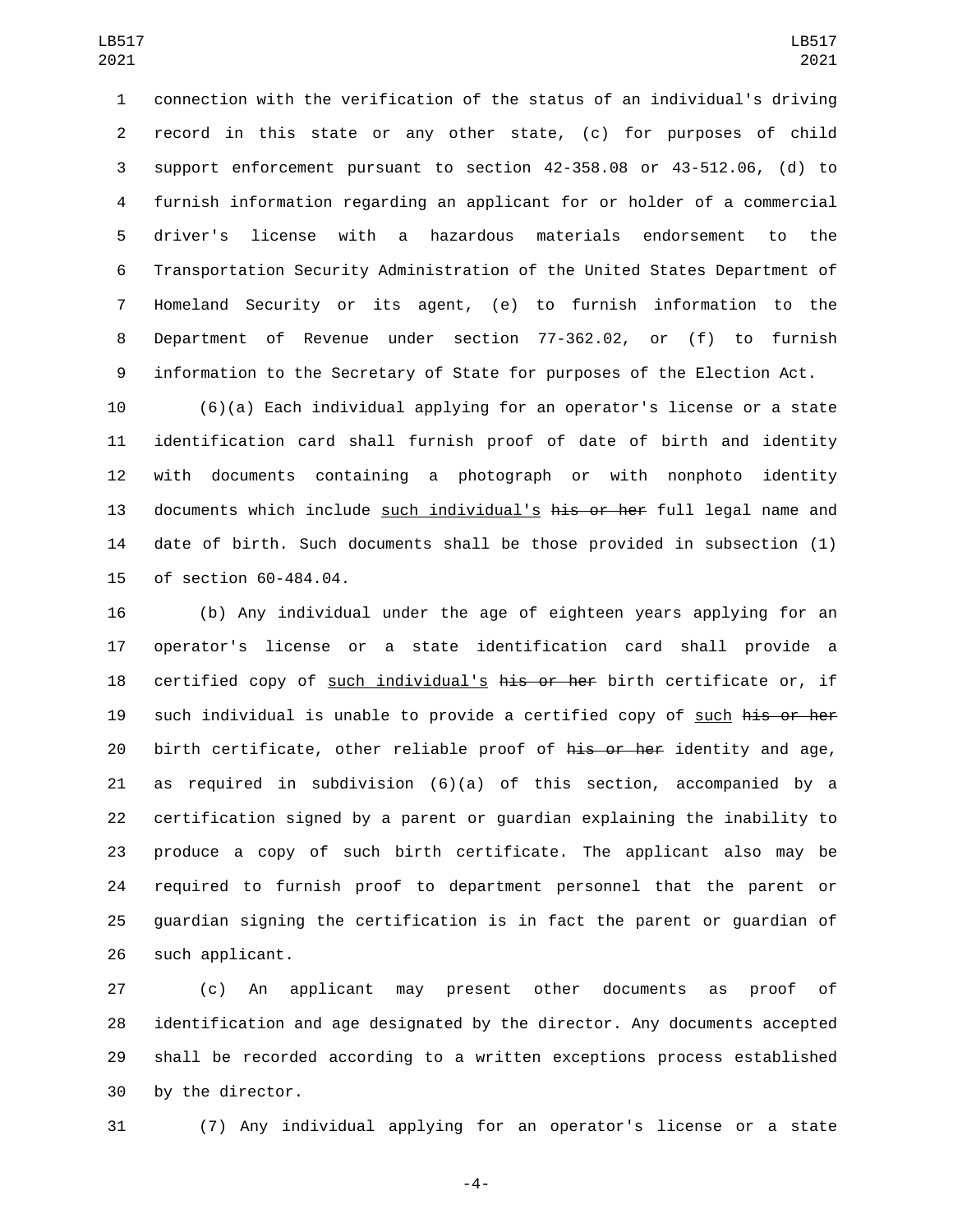identification card who wishes indicated his or her wish to have a veteran designation displayed on the front of such license or card shall 3 comply with section 60-4,189.

 (8) No individual person shall be a holder of an operator's license 5 and a state identification card at the same time. An individual A person who has a digital image and digital signature on file with the department 7 may apply electronically to change such individual's his or her Class 0 8 operator's license to a state identification card.

 Sec. 2. Section 60-484.02, Revised Statutes Cumulative Supplement, 10 2020, is amended to read:

 60-484.02 (1) A digital image of each Each applicant for an 12 operator's license or state identification card shall be have his or her 13 digital image captured. Digital images shall be preserved for use as prescribed in sections 60-4,119, 60-4,151, and 60-4,180. The images shall be used for issuing operators' licenses and state identification cards. The images may be retrieved only by the Department of Motor Vehicles for issuing renewal and replacement operators' licenses and state identification cards and may not be otherwise released except in 19 accordance with subsection (3) of this section.

 (2) Each Upon application for an operator's license or state 21 identification card, each applicant shall include the applicant's provide 22 his or her signature in a form prescribed by the department. Digital signatures shall be preserved for use on original, renewal, and replacement operators' licenses and state identification cards and may not be otherwise released except in accordance with subsection (4) of 26 this section.

 (3) No officer, employee, agent, or contractor of the department or law enforcement officer shall release a digital image except to a federal, state, or local law enforcement agency, a certified law enforcement officer employed in an investigative position by a federal, state, or local agency, or a driver licensing agency of another state for

-5-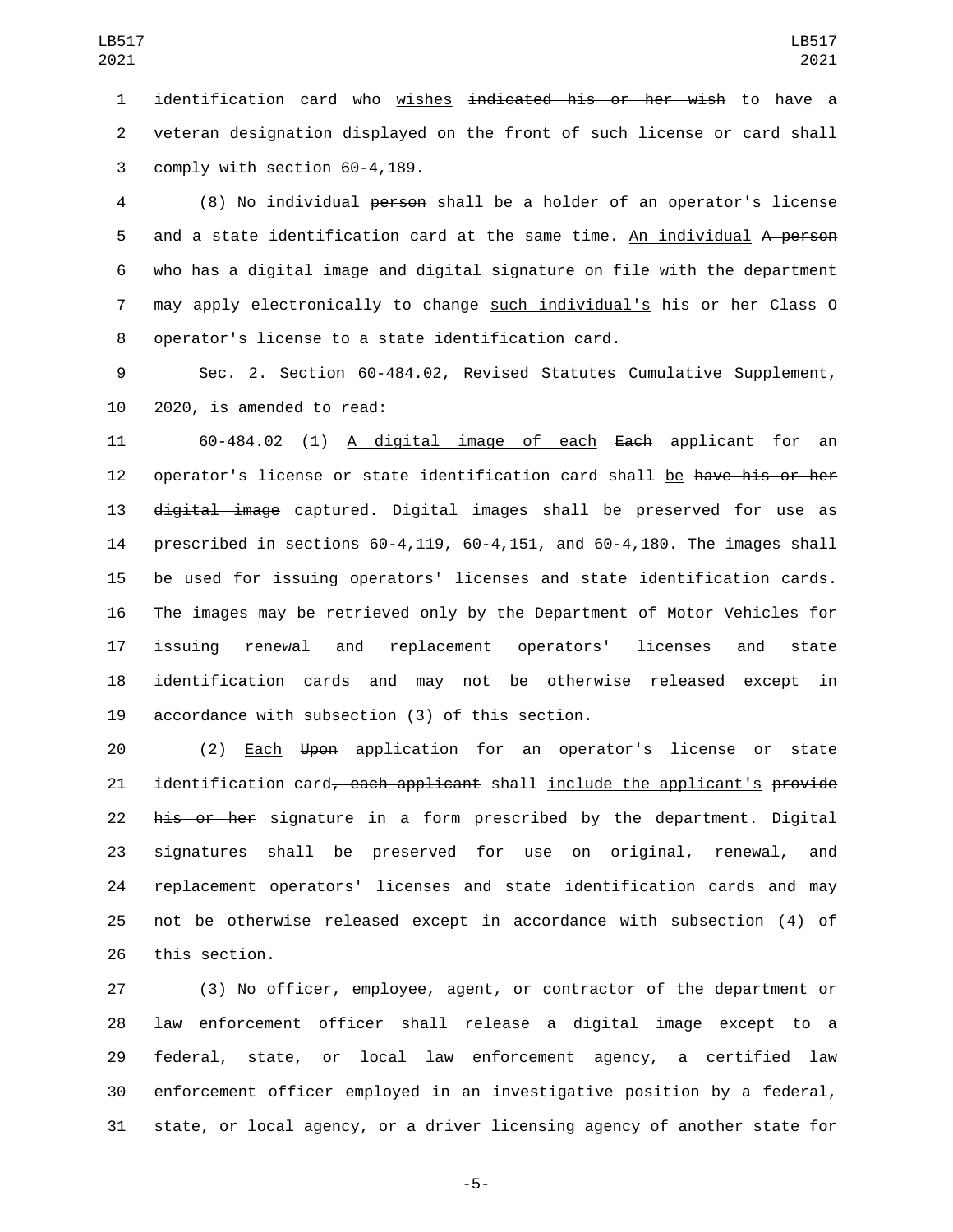the purpose of carrying out the functions of the agency or assisting another agency in carrying out its functions upon the verification of the identity of the person requesting the release of the information and the verification of the purpose of the requester in requesting the release. Any officer, employee, agent, or contractor of the department or law enforcement officer that knowingly discloses or knowingly permits disclosure of a digital image or digital signature in violation of this 8 section shall be quilty of a Class I misdemeanor.

 (4) No officer, employee, agent, or contractor of the department or law enforcement officer shall release a digital signature except (a) to a federal, state, or local law enforcement agency, a certified law enforcement officer employed in an investigative position by a state or federal agency, or a driver licensing agency of another state for the purpose of carrying out the functions of the agency or assisting another agency in carrying out its functions upon the verification of the identity of the person requesting the release of the information and the verification of the purpose of the requester in requesting the release or (b) to the office of the Secretary of State for the purpose of voter registration as described in section 32-304, 32-308, or 32-309 upon the verification of the identity of the person requesting the release of the information and the verification of the purpose of the requester in requesting the release. No employee or official in the office of the Secretary of State shall release a digital signature except to a federal, state, or local law enforcement agency, a certified law enforcement officer employed in an investigative position by a state or federal agency, or a driver licensing agency of another state for the purpose of carrying out the functions of the agency or assisting another agency in carrying out its functions upon the verification of the identity of the person requesting the release of the information and the verification of the purpose of the requester in requesting the release. Any officer, employee, agent, or contractor of the department, law enforcement

-6-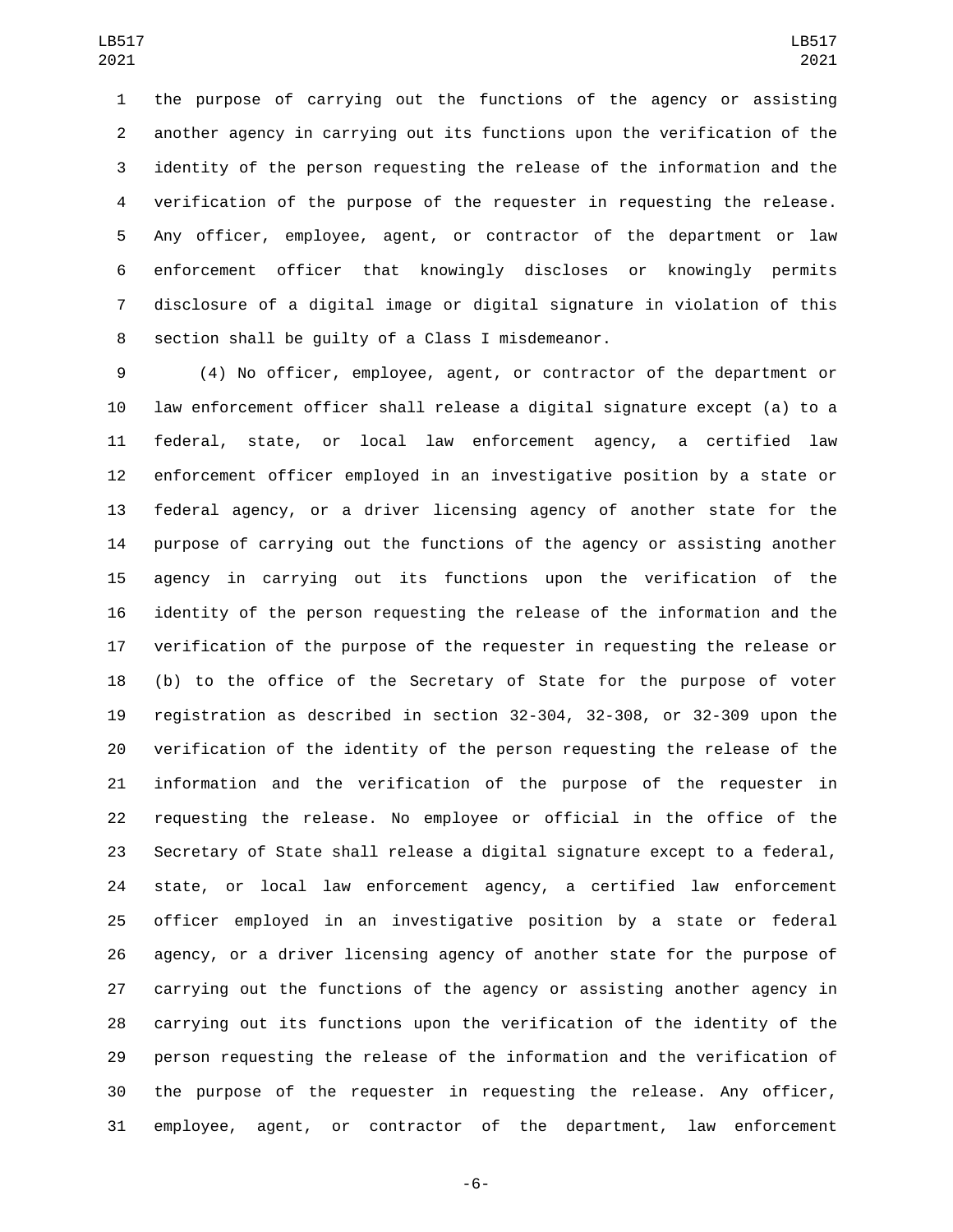officer, or employee or official in the office of the Secretary of State that knowingly discloses or knowingly permits disclosure of a digital signature in violation of this section shall be guilty of a Class I misdemeanor.4

 Sec. 3. Section 60-484.04, Revised Statutes Cumulative Supplement, 2020, is amended to read:6

 60-484.04 (1) The Legislature finds and declares that section 202(c) (2)(B)(i) through (x) of the federal REAL ID Act of 2005, Public Law 109-13, enumerated categories of individuals who may demonstrate lawful status for the purpose of eligibility for a federally secure motor vehicle operator's license or state identification card. The Legislature further finds and declares that it was the intent of the Legislature in 2011 to adopt the enumerated categories by the passage of Laws 2011, LB215. The Legislature declares that the passage of Laws 2015, LB623, is for the limited purpose of reaffirming the original legislative intent of Laws 2011, LB215. Except as provided in section 60-4,144 with respect to operators of commercial motor vehicles, before being issued any other type of operator's license or a state identification card under the Motor Vehicle Operator's License Act, the department shall require an applicant 20 to present valid documentary evidence that such applicant he or she has lawful status in the United States as enumerated in section 202(c)(2)(B) (i) through (x) of the federal REAL ID Act of 2005, Public Law 109-13. 23 Lawful status may be shown by:

(a) A valid, unexpired United States passport;

 (b) A certified copy of a birth certificate filed with a state office of vital statistics or equivalent agency in the individual's state 27 of birth;

 (c) A Consular Report of Birth Abroad (CRBA) issued by the United States Department of State, Form FS-240, DS-1350, or FS-545;

 (d) A valid, unexpired Permanent Resident Card (Form I-551) issued by the United States Department of Homeland Security or United States

-7-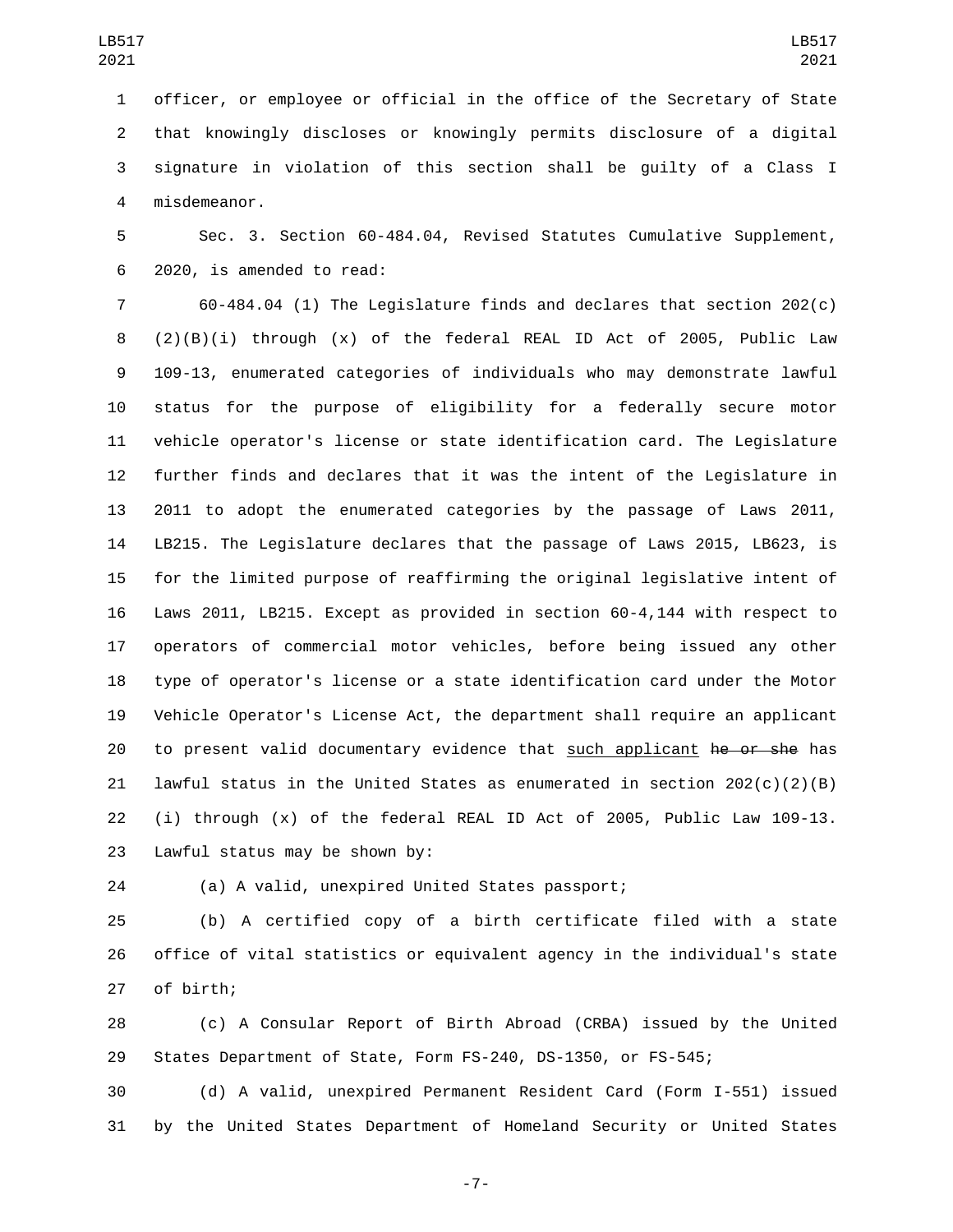1 Citizenship and Immigration Services;

 (e) An unexpired employment authorization document (EAD) issued by the United States Department of Homeland Security, Form I-766 or Form 4 I-688B;

 (f) An unexpired foreign passport with a valid, unexpired United States visa affixed accompanied by the approved I-94 form documenting the applicant's most recent admittance into the United States;

 (g) A Certificate of Naturalization issued by the United States Department of Homeland Security, Form N-550 or Form N-570;

 (h) A Certificate of Citizenship, Form N-560 or Form N-561, issued by the United States Department of Homeland Security;

 (i) A driver's license or identification card issued in compliance with the standards established by the REAL ID Act of 2005, Public Law 14 109-13, division B, section 1, 119 Stat. 302; or

(j) Such other documents as the director may approve.

 (2)(a) If an applicant presents one of the documents listed under 17 subdivision  $(1)(a)$ ,  $(b)$ ,  $(c)$ ,  $(d)$ ,  $(g)$ , or  $(h)$  of this section, the verification of the applicant's identity in the manner prescribed in section 60-484 will also provide satisfactory evidence of lawful status.

 (b) If the applicant presents one of the identity documents listed 21 under subdivision  $(1)(e)$ ,  $(f)$ , or  $(i)$  of this section, the verification of the identity documents does not provide satisfactory evidence of lawful status. The applicant must also present a second document from subsection (1) of this section or documentation issued by the United States Department of Homeland Security, the United States Citizenship and Immigration Services, or other federal agencies, such as one of the types of Form I-797 used by the United States Citizenship and Immigration Services, demonstrating that the applicant has lawful status as 29 enumerated in section  $202(c)(2)(B)(i)$  through  $(x)$  of the federal REAL ID 30 Act of 2005, Public Law 109-13.

(3) An applicant may present other documents as designated by the

-8-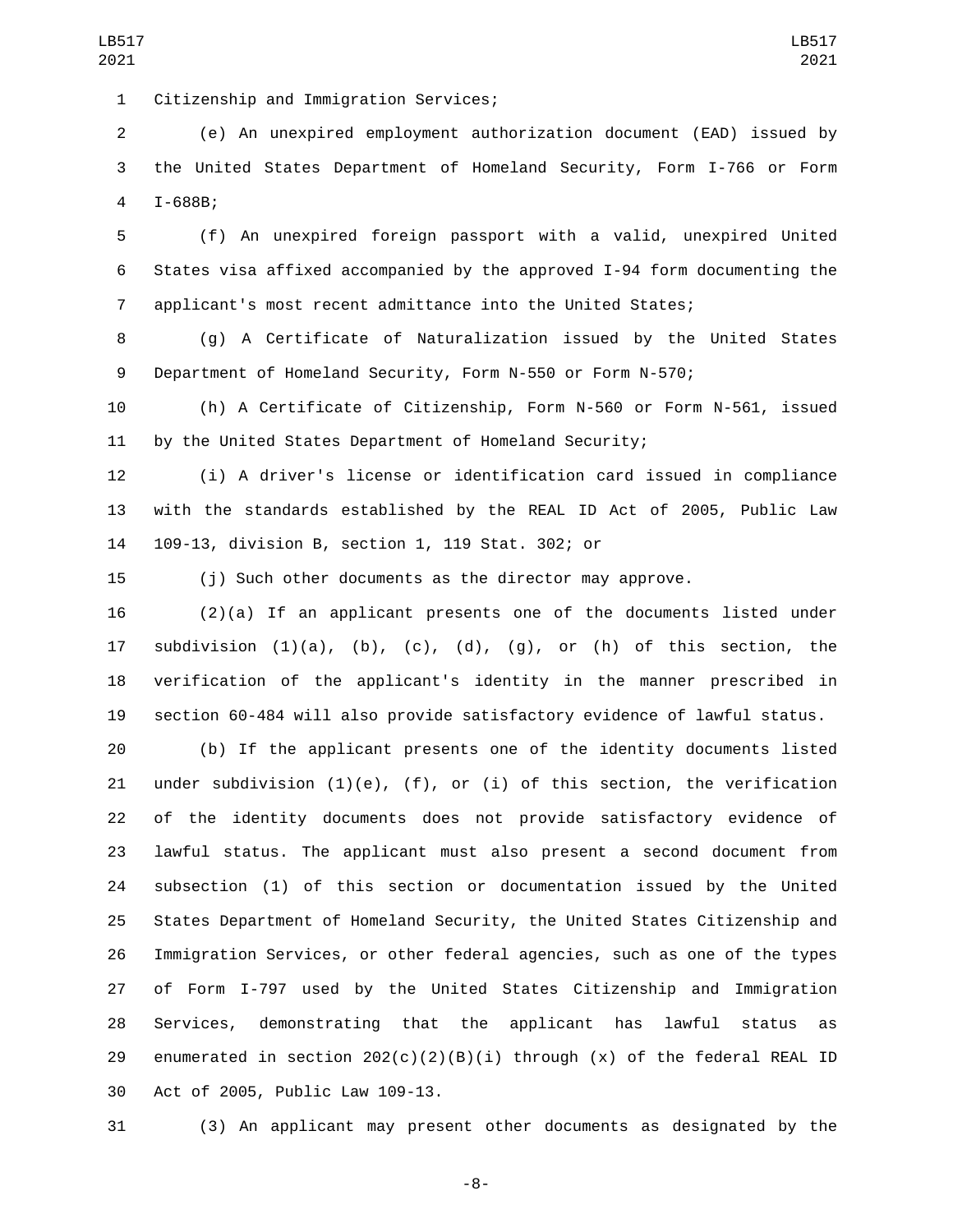director as proof of lawful status as enumerated in section 202(c)(2)(B) (i) through (x) of the federal REAL ID Act of 2005, Public Law 109-13. Any documents accepted shall be recorded according to a written 4 exceptions process established by the director.

 Sec. 4. Section 60-484.05, Revised Statutes Cumulative Supplement, 2020, is amended to read:6

 60-484.05 (1) The department shall only issue an operator's license or a state identification card that is temporary to any applicant who presents documentation under sections 60-484 and 60-484.04 that shows 10 such applicant's his or her authorized stay in the United States is temporary. An operator's license or a state identification card that is temporary shall be valid only during the period of time of the applicant's authorized stay in the United States or, if there is no definite end to the period of authorized stay, a period of one year.

 (2) An operator's license or state identification card that is temporary shall clearly indicate that it is temporary with a special notation on the front of the license or card and shall state the date on 18 which it expires.

 (3) An operator's license or state identification card that is temporary may be renewed only upon presentation of valid documentary evidence that the status by which the applicant qualified for the operator's license or state identification card that is temporary has been extended by the United States Department of Homeland Security.

 (4) If an individual has an operator's license or a state identification card issued based on approved lawful status granted under 26 section  $202(c)(2)(B)(i)$  through  $(x)$  of the federal REAL ID Act of 2005, Public Law 109-13, and the basis for the approved lawful status is terminated, the individual shall return the operator's license or state identification card to the Department of Motor Vehicles.

 Sec. 5. Section 60-486, Revised Statutes Cumulative Supplement, 31 2020, is amended to read:

-9-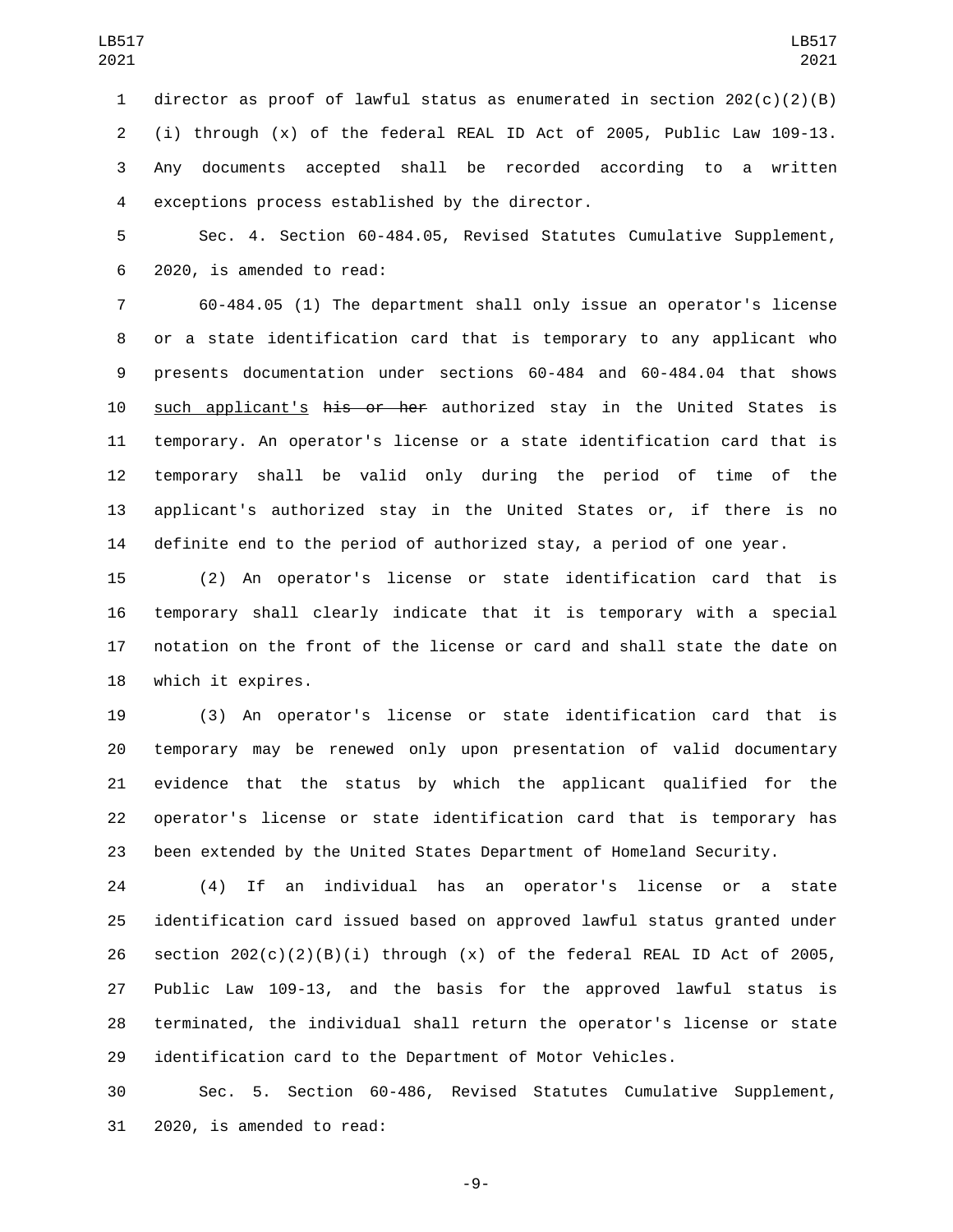60-486 (1) No person shall be licensed to operate a motor vehicle by the State of Nebraska if such person has an operator's license currently under suspension or revocation in this state or any other state or 4 jurisdiction in the United States.

5 (2) If a license is issued to a person while such person's his or her operator's license was suspended or revoked in this state or any other state or jurisdiction, the Department of Motor Vehicles may cancel the license upon forty-five days' written notice by regular United States mail to the licensee's last-known address. The cancellation may be 10 appealed as provided in section 60-4,105.

 (3) When such a person presents to the department an official notice 12 from the state or jurisdiction that suspended or revoked the his or her motor vehicle operator's license that such suspension or revocation has 14 been terminated, such person he or she may then be licensed to operate a 15 motor vehicle by the State of Nebraska.

 Sec. 6. Section 60-487, Revised Statutes Cumulative Supplement, 2020, is amended to read:

18 60-487 (1) If any magistrate or judge finds in a his or her judgment of conviction that the application or issuance certificate pursuant to which the director has issued an operator's license under the Motor Vehicle Operator's License Act contains any false or fraudulent statement deliberately and knowingly made to any officer as to any matter material to the issuance of such license or does not contain required or correct information or that the person to whom the license was issued was not eligible to receive such license, then the license shall be absolutely void from the date of issue and such motor vehicle operator shall be deemed to be not licensed to operate a motor vehicle. Such license shall 28 be at once canceled of record in the director's his or her office by the director upon receipt of a copy of such judgment of conviction. The 30 director may, upon the director's his or her own motion, summarily cancel any license for any of the reasons set forth in this section if such

-10-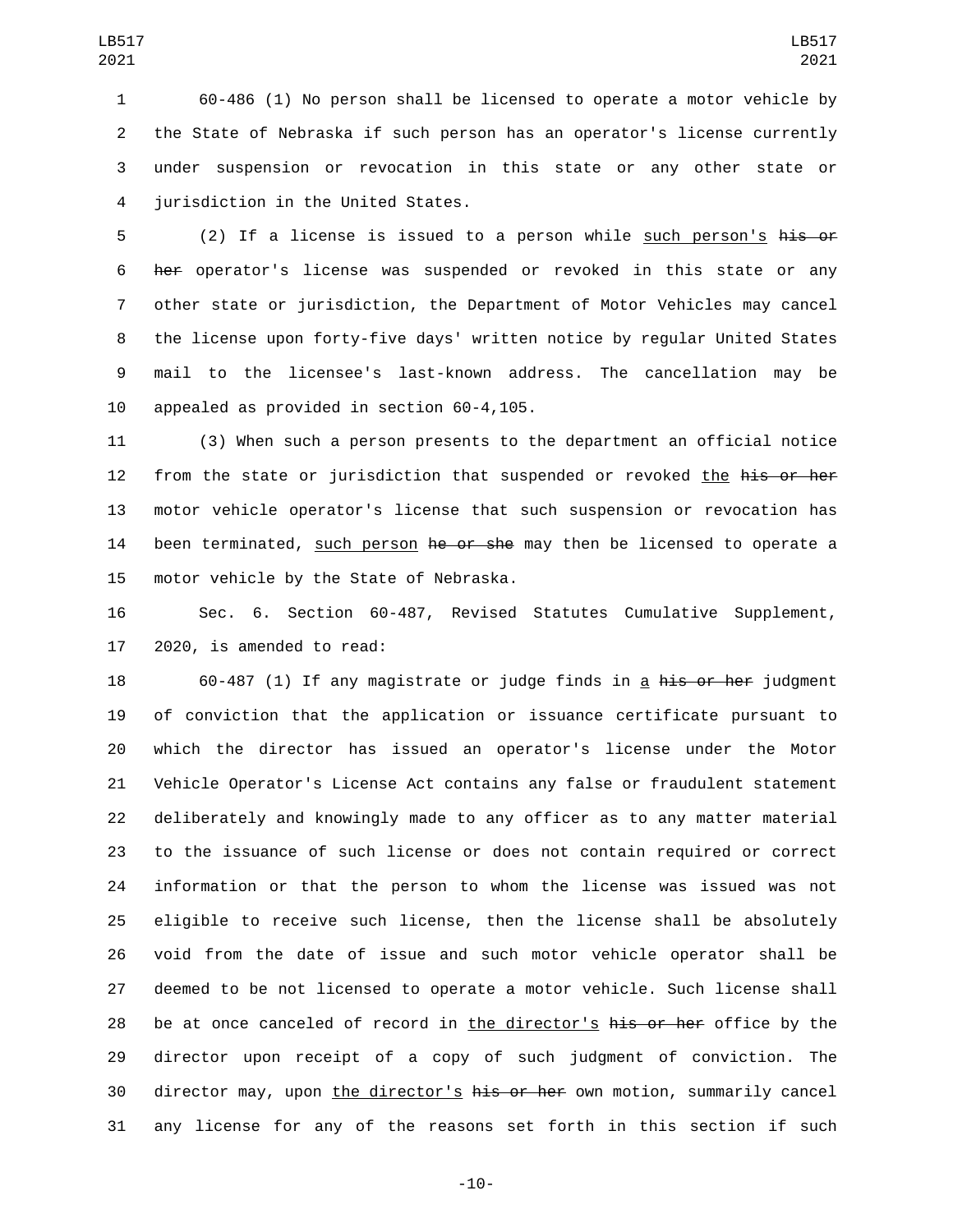reason or reasons affirmatively appear on the director's his or her 2 official records.

 (2) If the director determines, in a check of an applicant's license status and record prior to issuing a CLP-commercial learner's permit or commercial driver's license, or at any time after the CLP-commercial learner's permit or commercial driver's license is issued, that the applicant falsified information contained in the application or in the medical examiner's certificate, the director may summarily cancel the person's CLP-commercial learner's permit or commercial driver's license 10 or such person's his or her pending application as provided in subsection (1) of this section and disqualify the person from operating a commercial 12 motor vehicle for sixty days.

 Sec. 7. Section 60-490, Reissue Revised Statutes of Nebraska, is 14 amended to read:

 60-490 (1) Operators' licenses issued to persons required to use bioptic or telescopic lenses as provided in section 60-4,118 shall expire annually on the licensee's birthday for all such licenses issued prior to January 1, 2007, and on the licensee's birthday in the second year after issuance, unless specifically restricted to a shorter renewal period as determined under section 60-4,118, for all such licenses issued on or 21 after January 1, 2007.

 (2) Except for state identification cards issued to persons less than twenty-one years of age, all state identification cards expire on the cardholder's birthday in the fifth year after issuance. A state identification card issued to a person who is less than twenty-one years 26 of age expires on such person's his or her twenty-first birthday or on 27 such person's his or her birthday in the fifth year after issuance, 28 whichever comes first.

 (3) Except as otherwise provided in subsection (1) of this section and section 60-4,147.05 and except for operators' licenses issued to persons less than twenty-one years of age, operators' licenses issued

-11-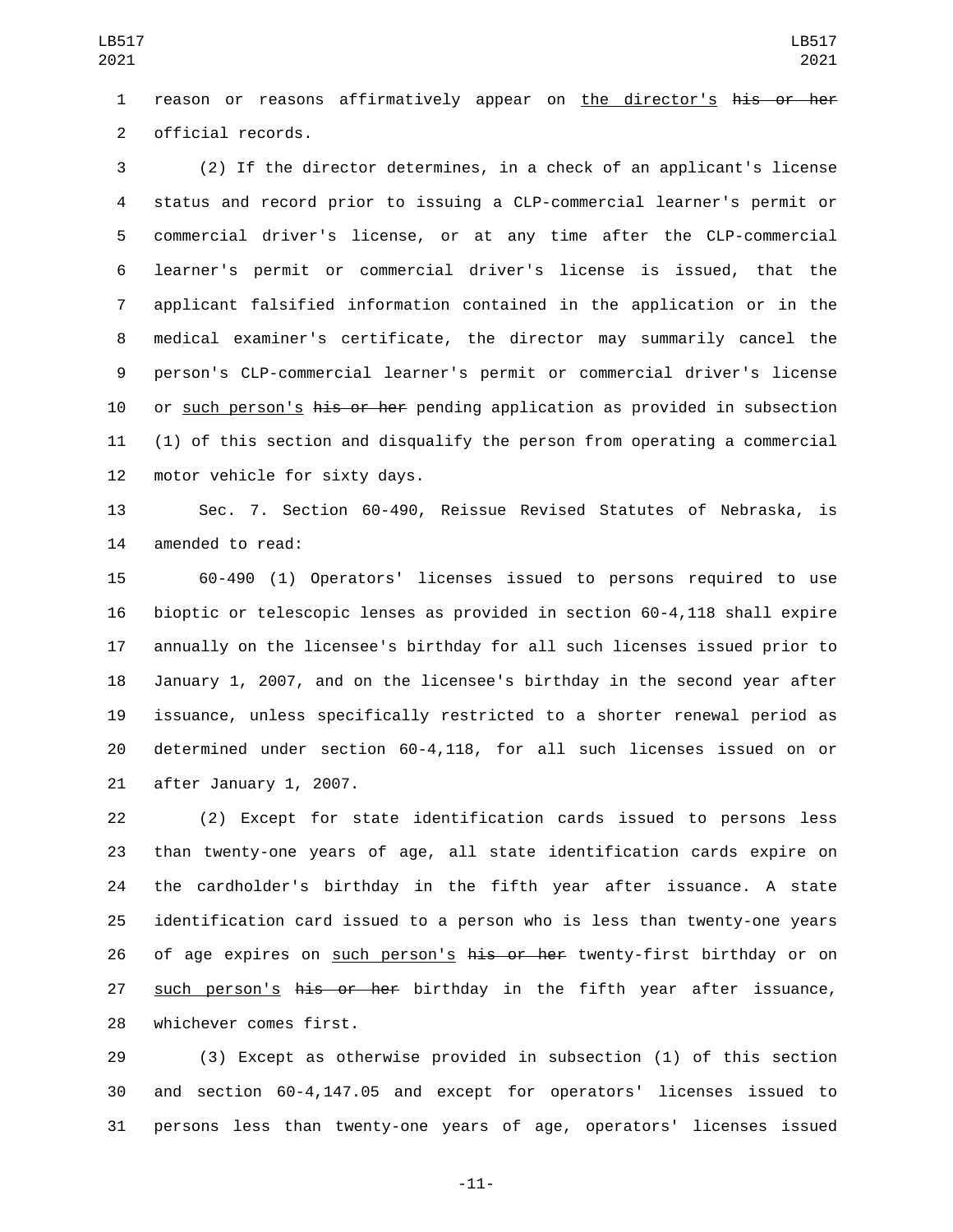pursuant to the Motor Vehicle Operator's License Act expire on the licensee's birthday in the fifth year after issuance. An operator's license issued to a person less than twenty-one years of age expires on 4 such person's his or her twenty-first birthday. Except as otherwise provided in section 60-4,147.05, the Department of Motor Vehicles shall mail out a renewal notice for each operator's license at least thirty days before the expiration of the operator's license.

 (4)(a) The expiration date shall be stated on each operator's 9 license or state identification card.

 (b) Except as otherwise provided in section 60-4,147.05, licenses and state identification cards issued to persons who are twenty-one years of age or older which expire under this section may be renewed within a ninety-day period before the expiration date. Any person who is twenty- one years of age or older and who is the holder of a valid operator's 15 license or state identification card may renew the his or her license or card prior to the ninety-day period before the expiration date on such 17 license or card if such person applicant furnishes proof that such person 18 he or she will be absent from the state during the ninety-day period 19 prior to such expiration date.

 (c) A person who is twenty years of age may apply for an operator's license or a state identification card within sixty days prior to such 22 person's his or her twenty-first birthday. The operator's license or state identification card may be issued within ten days prior to such 24 birthday.

 (d) A person who is under twenty years of age and who holds a state identification card may apply for renewal within a ninety-day period 27 prior to the expiration date.

 Sec. 8. Section 60-491, Reissue Revised Statutes of Nebraska, is 29 amended to read:

30 60-491 It shall be unlawful for any person:

(1) To display or cause or permit to be displayed or have in such

-12-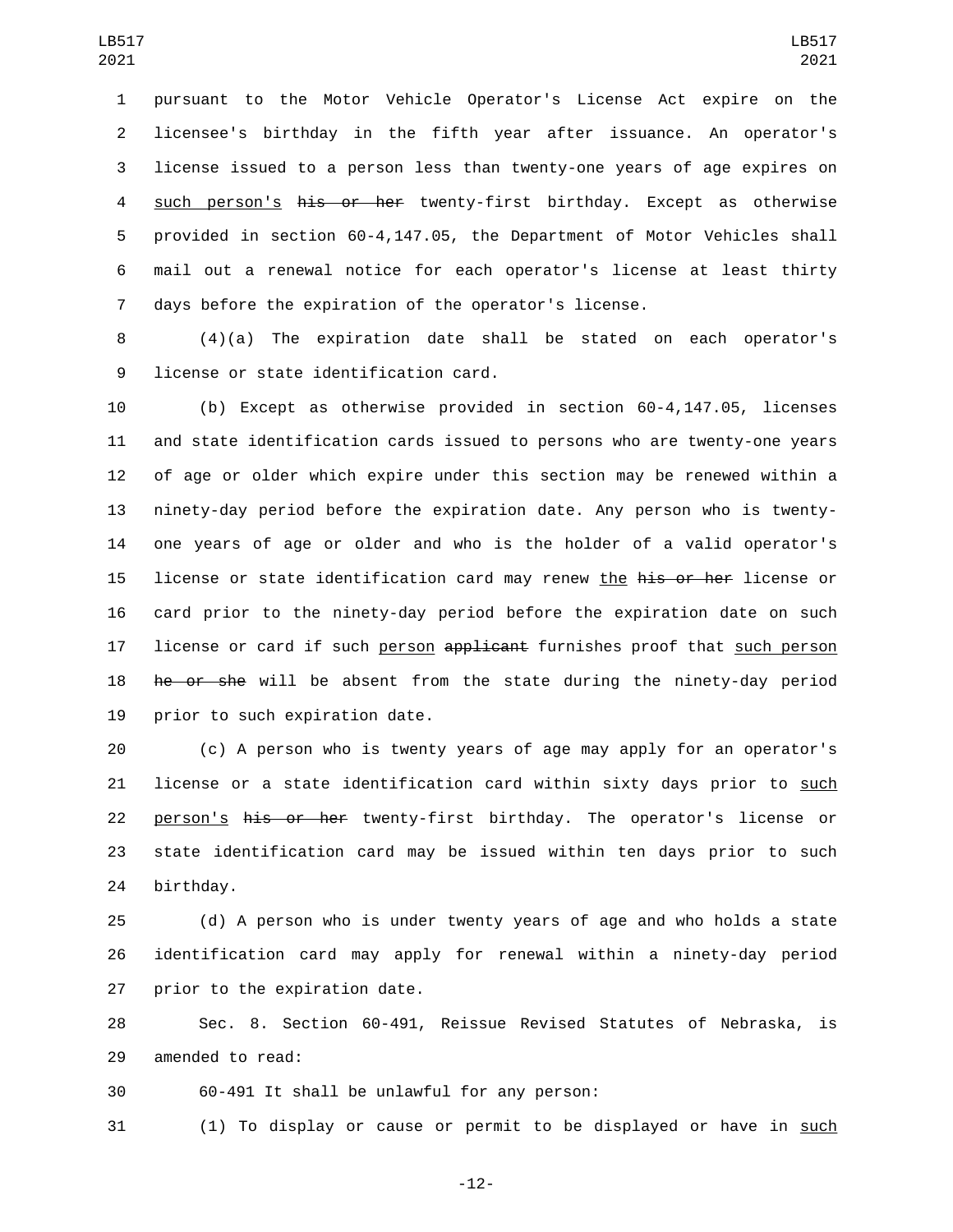person's his or her possession any canceled, revoked, suspended, impounded, fictitious, or fraudulently altered operator's license or state identification card issued by the State of Nebraska or any other 4 state;

5 (2) To lend such person's his or her operator's license or state 6 identification card to any other person or knowingly permit the use 7 thereof by another;

8 (3) To display or represent as one's own any operator's license or 9 state identification card not issued to such person him or her by the 10 State of Nebraska or any other state;

11 (4) To fail or refuse to surrender to the director upon the 12 director's his or her lawful demand any operator's license or state 13 identification card which has been suspended, revoked, or canceled;

 (5) To use a false or fictitious name in applying for an operator's license or state identification card or knowingly to make a false statement or knowingly to conceal a material fact or otherwise commit a fraud in applying for an operator's license or state identification card;

18 (6) To permit any unlawful use of an operator's license or state 19 identification card issued to such person him or her by the State of 20 Nebraska or any other state;

21 (7) To do any act forbidden or fail to perform any act required by 22 the Motor Vehicle Operator's License Act;

 (8) To make any false affidavit or knowingly to swear or affirm falsely to any matter or thing required by the terms of the act to be sworn to or affirmed. Such person shall be guilty of perjury and, upon conviction thereof, shall be punished as other persons committing perjury 27 are punishable;

28 (9) To cause or knowingly permit such person's his or her child or 29 ward under the age of sixteen years to drive a motor vehicle upon any 30 highway when such minor is not authorized under the act or is in 31 violation of any of the provisions of the act;

-13-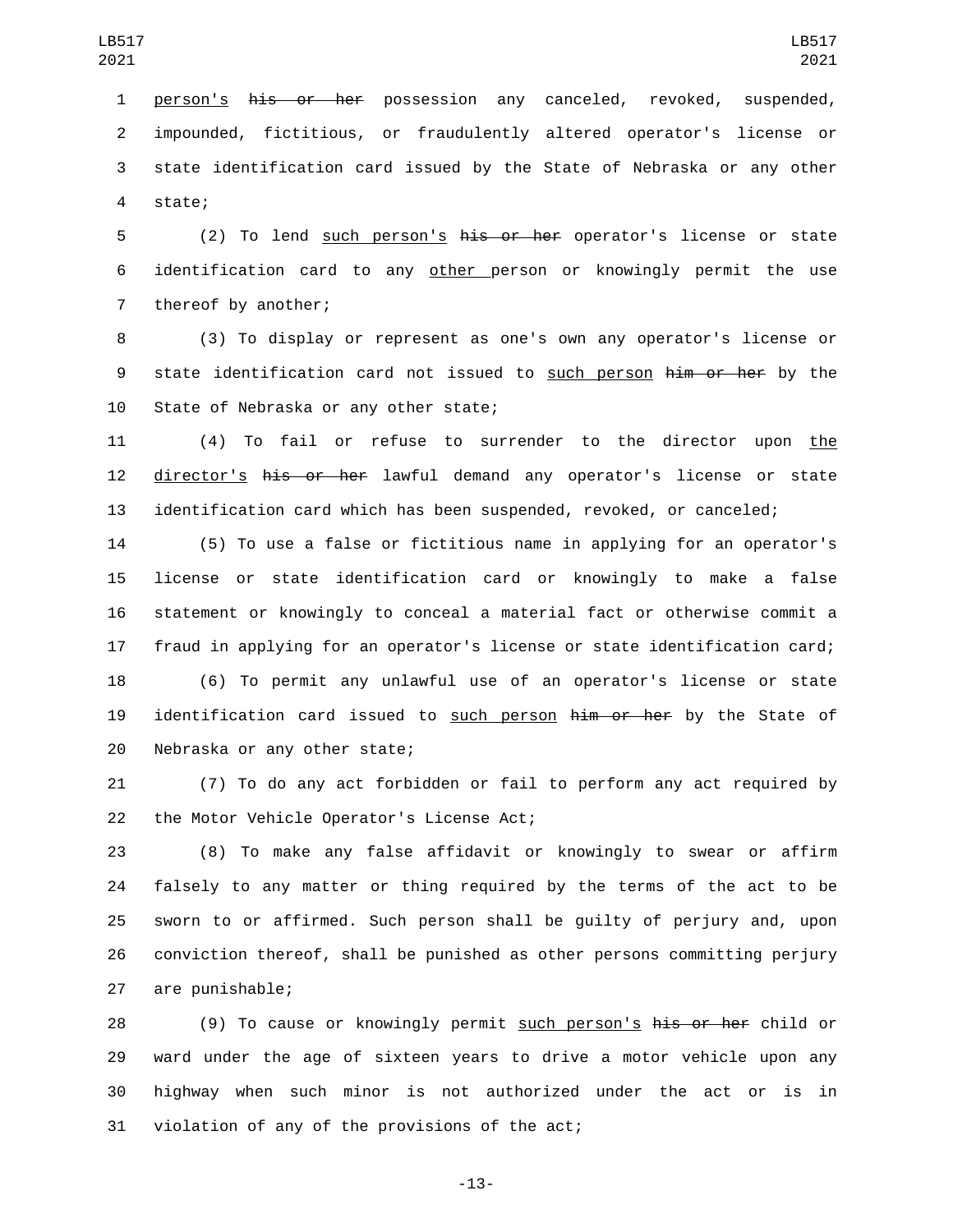(10) To authorize or knowingly permit a motor vehicle owned by such 2 person him or her or under such person's his or her control to be driven upon any highway by any person who is not authorized under the act or is in violation of any of the provisions of the act; or

 (11) To manufacture any fraudulent state identification card whether 6 of the State of Nebraska or any other state.

 Sec. 9. Section 60-4,114.01, Revised Statutes Cumulative Supplement, 8 2020, is amended to read:

 60-4,114.01 An applicant for a Class O or Class M license that fails 10 three successive tests of the his or her ability to drive and maneuver a motor vehicle safely as provided in subdivision (3)(b) of section 60-4,114 may be issued an LPD-learner's permit. The applicant shall not be eligible to reapply for the Class O or Class M license and retake such 14 test until such applicant he or she presents proof of successful completion of a department-approved driver training school or until such 16 applicant he or she has held an LPD-learner's permit for at least ninety 17 days.

 Sec. 10. Section 60-4,117, Revised Statutes Cumulative Supplement,  $2020$ , is amended to read:

 60-4,117 (1) An applicant shall present an issuance certificate to the county treasurer for an operator's license or state identification card. Department personnel or the county treasurer shall collect the applicable fee and surcharge as prescribed in section 60-4,115 and issue a receipt which is valid for up to thirty days. If there is cause for an operator's license to be issued, the receipt shall also authorize driving privileges for such thirty-day period. The license or card shall be 27 delivered as provided in section 60-4,113.

 (2) The operator's license and state identification card shall be in a form prescribed by the department. The license and card may include security features prescribed by the department. The license and card shall be conspicuously marked Nebraska Operator's License or Nebraska

-14-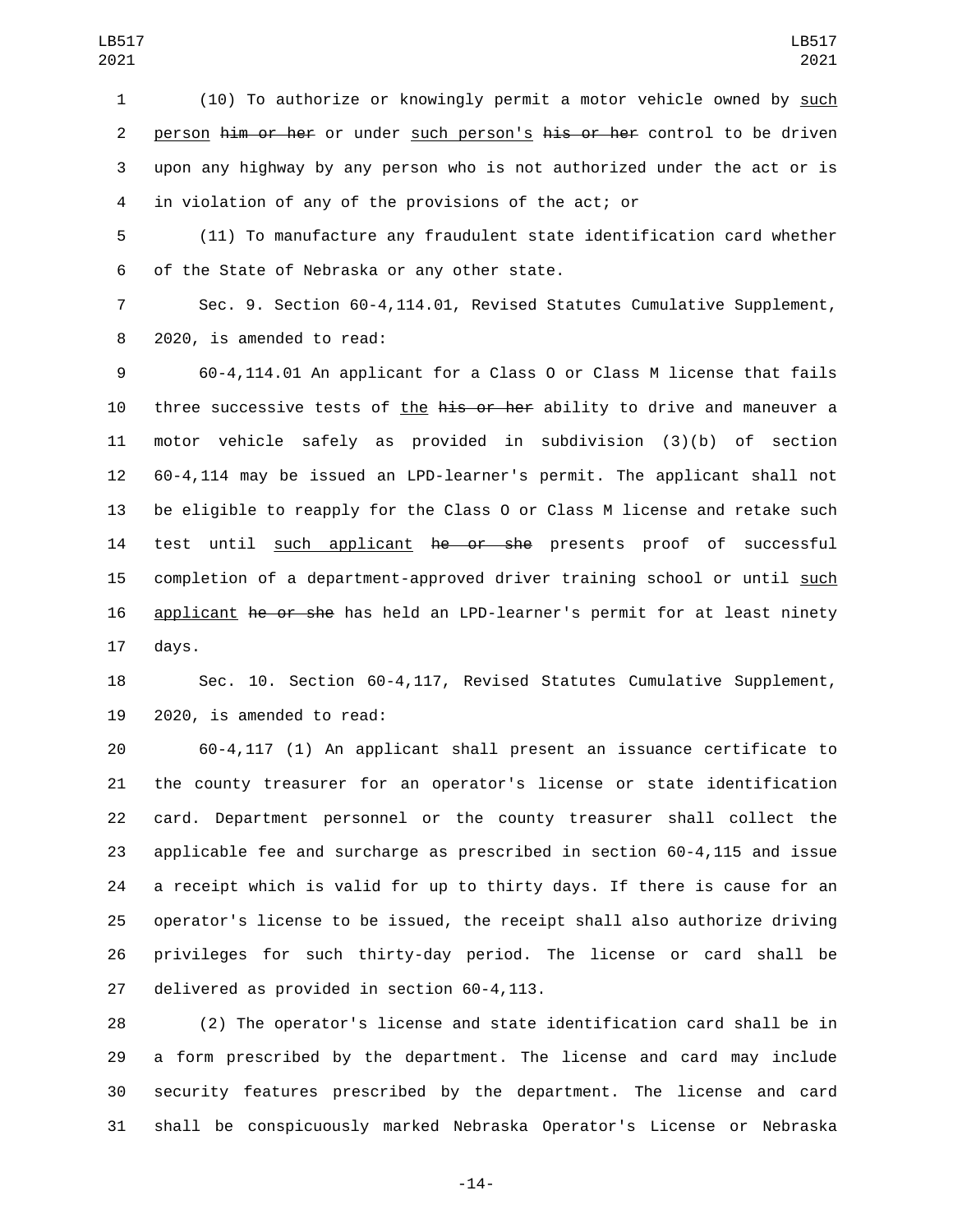1 Identification Card, shall be, to the maximum extent practicable, tamper 2 and forgery proof, and shall include the following information:

3 (a) The full legal name and principal residence address of the 4 holder;

(b) The holder's full facial digital image;5

6 (c) A physical description of the holder, including gender, height, 7 weight, and eye and hair colors;

 (d) The holder's gender. Beginning on an implementation date designated by the director, which date shall be on or before January 1, 2022, the holder's gender shall be indicated on the license or card as "F" for female, "M" for male, or "X" for not specified;

12  $(e)$   $(d)$  The holder's date of birth;

13  $(f)$   $(e)$  The holder's signature;

14 (g)  $(f)$  The class of motor vehicle which the holder is authorized to 15 operate and any applicable endorsements or restrictions;

16  $(h)$   $(g)$  The issuance and expiration date of the license or card;

17 (i)  $\{h\}$  The organ and tissue donation information specified in 18 section 60-494;

19 (i)  $\leftrightarrow$  A veteran designation as provided in section 60-4,189; and

20  $(k)$   $(j)$  Such other marks and information as the director may 21 determine.

 (3) Each operator's license and state identification card shall contain the following encoded, machine-readable information: The holder's full legal name; date of birth; gender; race or ethnicity; document issue date; document expiration date; principal residence address; unique identification number; revision date; inventory control number; and state 27 of issuance.

28 Sec. 11. Section 60-4,118, Revised Statutes Cumulative Supplement, 29 2020, is amended to read:

30 60-4,118 (1)(a) No operator's license shall be granted to any 31 applicant until such applicant satisfies the examiner that such applicant

-15-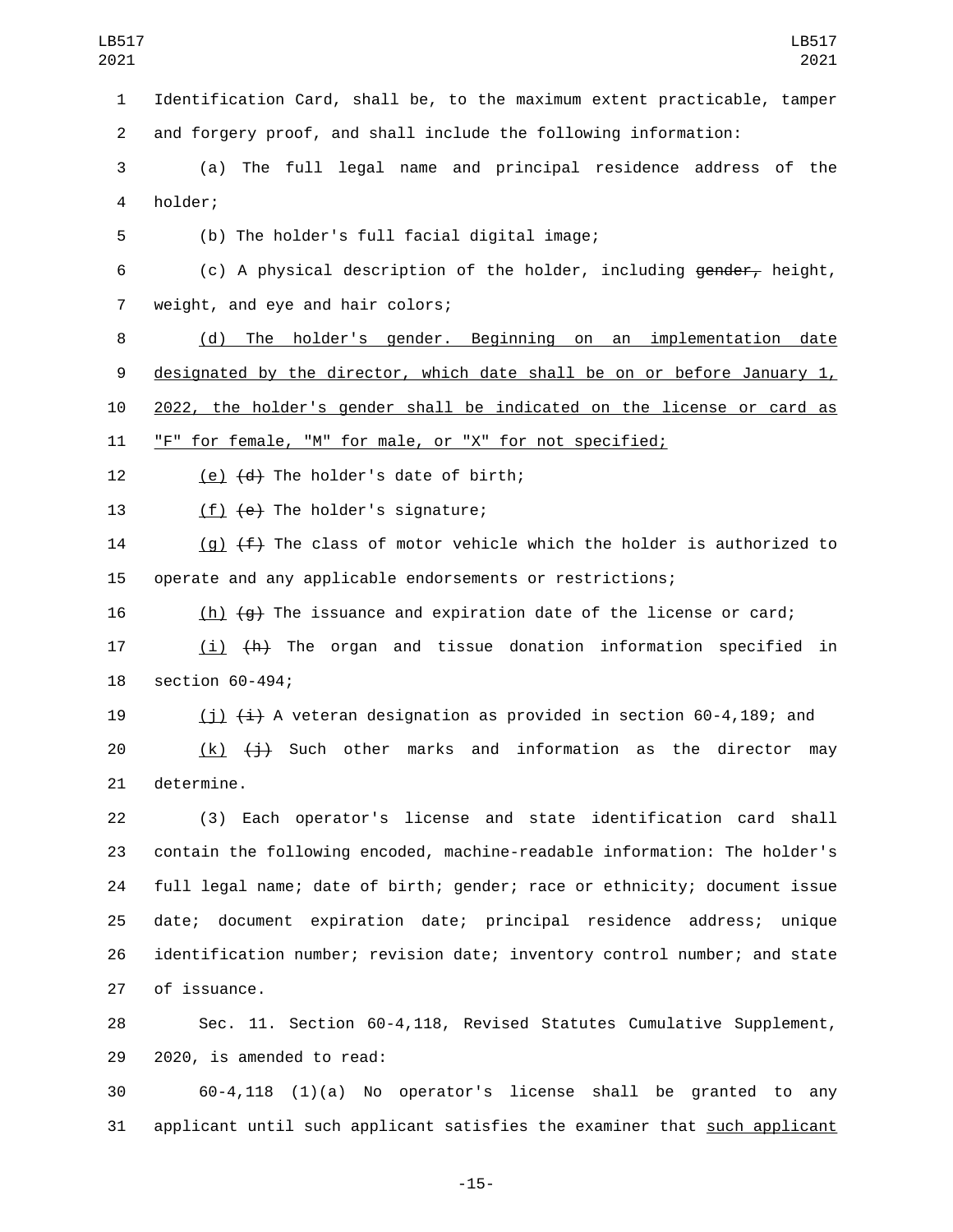1 he or she possesses sufficient powers of eyesight to enable such 2 applicant him or her to obtain a Class 0 license and to operate a motor vehicle on the highways of this state with a reasonable degree of safety, 4 including:

 (i) A minimum acuity level of vision. Such level may be obtained through the use of standard eyeglasses, contact lenses, or bioptic or telescopic lenses which are specially constructed vision correction devices which include a lens system attached to or used in conjunction 9 with a carrier lens; and

 (ii) A minimum field of vision. Such field of vision may be obtained through standard eyeglasses, contact lenses, or the carrier lens of the 12 bioptic or telescopic lenses.

 (b) The department may adopt and promulgate rules and regulations 14 specifying such requirements.

 (2) If a vision aid is used by the applicant to meet the vision requirements of this section, the operator's license of the applicant shall be restricted to the use of such vision aid when operating the motor vehicle. If the applicant fails to meet the vision requirements, the examiner shall require the applicant to present an optometrist's or ophthalmologist's statement certifying the vision reading obtained when testing the applicant within ninety days of the applicant's license examination. If the vision reading meets the vision requirements prescribed by the department, the vision requirements of this section shall have been met. If the vision reading demonstrates that the applicant is required to use bioptic or telescopic lenses to operate a motor vehicle, the statement from the optometrist or ophthalmologist shall also indicate when the applicant needs to be reexamined for purposes of meeting the vision requirements for an operator's license as prescribed by the department. If such time period is two years or more after the date of the application, the license shall be valid for two years. If such time period is less than two years, the license shall be

-16-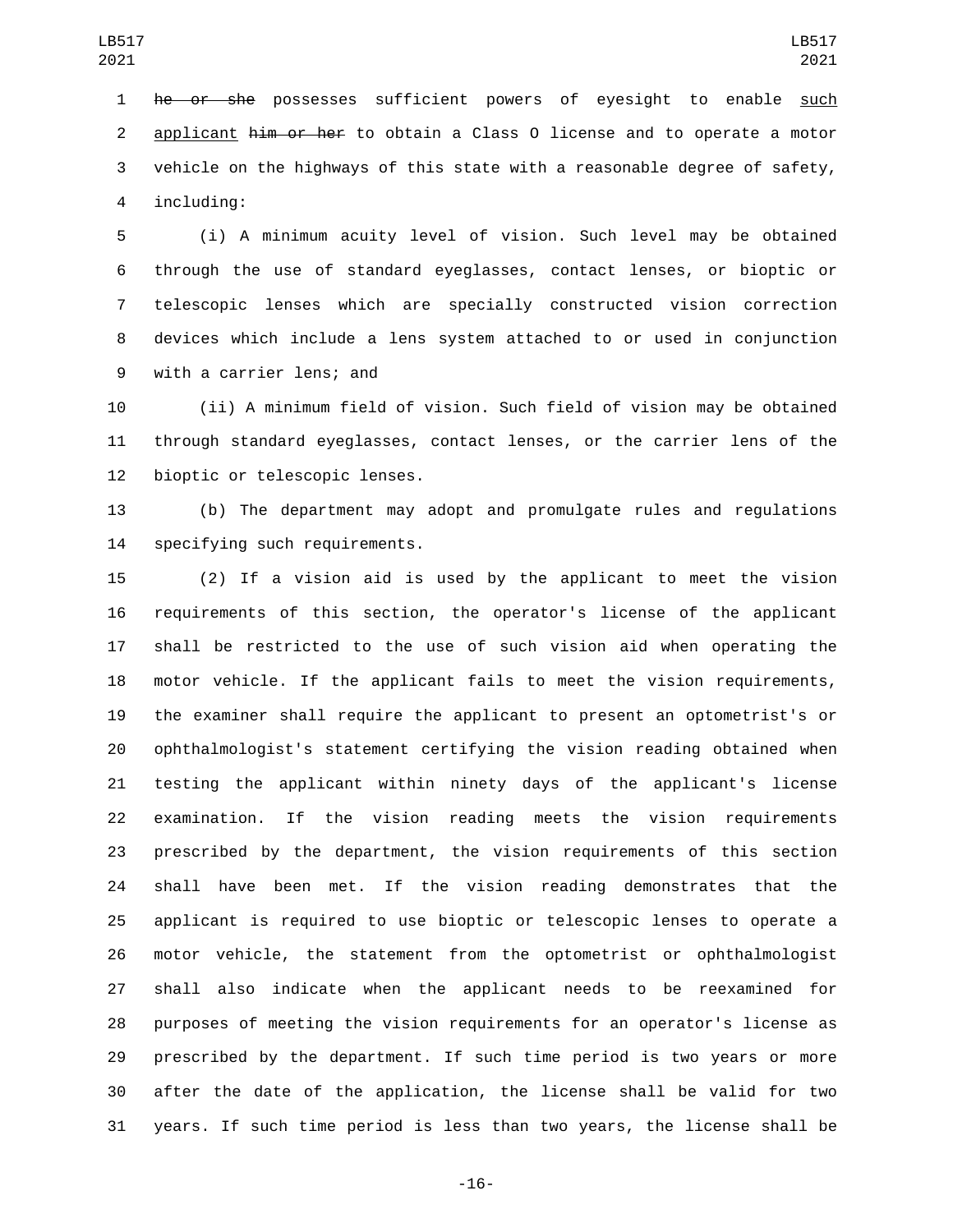1 valid for such time period.

 (3) If the applicant for an operator's license discloses that he or 3 she has any other physical impairment which may affect the safety of operation by such applicant of a motor vehicle, the examiner shall require the applicant to show cause why such license should be granted and, through such personal examination and demonstration as may be prescribed by the director, to show the necessary ability to safely operate a motor vehicle on the highways. If the examiner is then satisfied that such applicant has the ability to safely operate a motor vehicle, an operator's license may be issued to the applicant subject, at the discretion of the director, to a limitation to operate only such motor vehicles at such time, for such purpose, and within such area as 13 the license shall designate.

 (4)(a) The director may, when requested by a law enforcement officer, when the director has reason to believe that a person may be physically or mentally incompetent to operate a motor vehicle, or when a person's driving record appears to the department to justify an examination, give notice to the person to appear before an examiner or a designee of the director for examination concerning the person's ability to operate a motor vehicle safely. Any such request by a law enforcement officer shall be accompanied by written justification for such request and shall be approved by a supervisory law enforcement officer, police 23 chief, or county sheriff.

 (b) A refusal to appear before an examiner or a designee of the director for an examination after notice to do so shall be unlawful and shall result in the immediate cancellation of the person's operator's 27 license by the director.

 (c) If the person cannot qualify at the examination by an examiner, 29 such person's his or her operator's license shall be immediately surrendered to the examiner and forwarded to the director who shall 31 cancel the person's operator's license.

-17-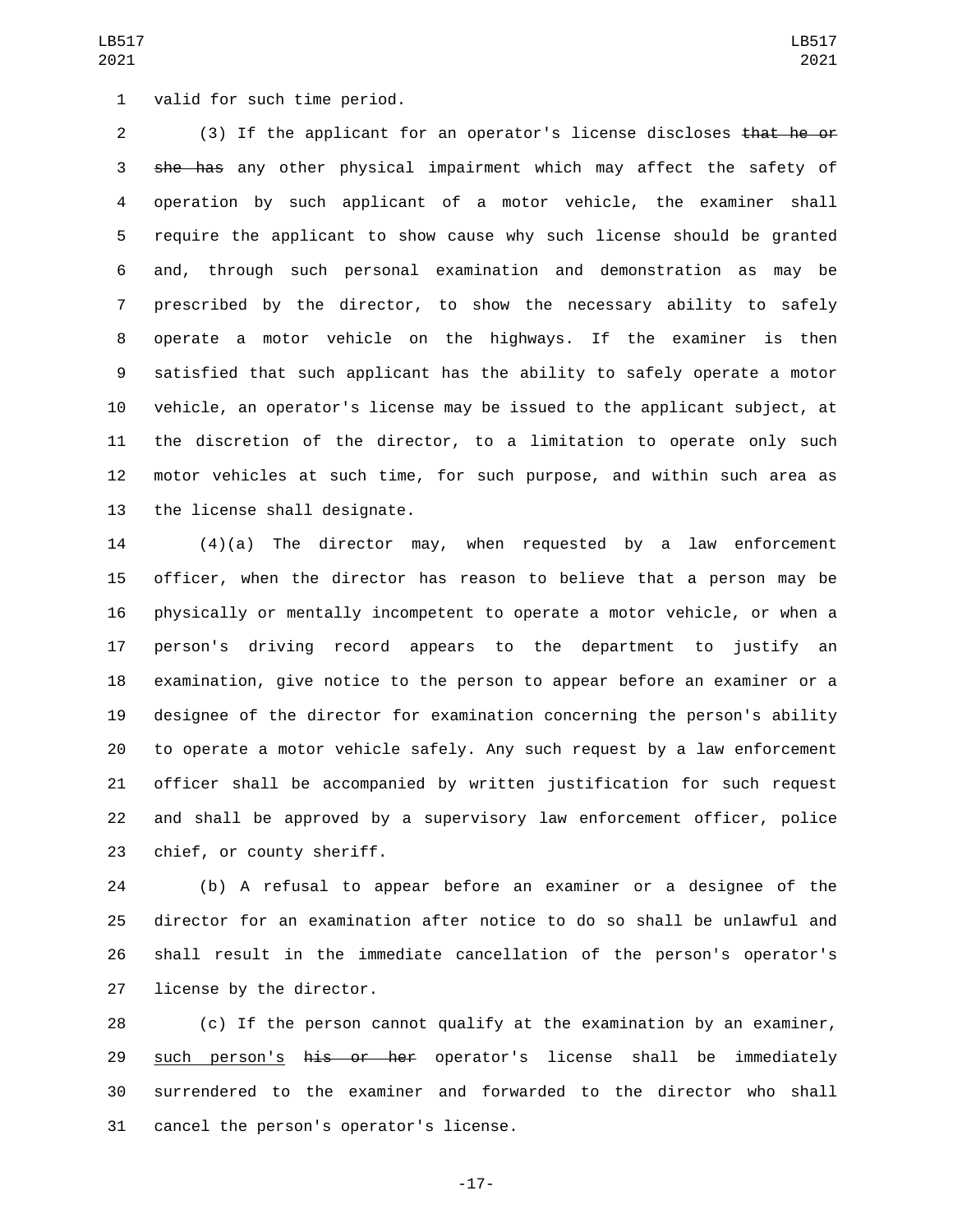(d) If the director determines that the person lacks the physical or mental ability to operate a motor vehicle, the director shall notify the person in writing of the decision. Upon receipt of the notice, the person 4 shall immediately surrender the person's his or her operator's license to the director who shall cancel the person's operator's license.

 (e) Refusal to surrender an operator's license on demand shall be 7 unlawful, and any person failing to surrender an his or her operator's license as required by this subsection shall be guilty of a Class III 9 misdemeanor.

 Sec. 12. Section 60-4,118.03, Revised Statutes Cumulative 11 Supplement, 2020, is amended to read:

 60-4,118.03 Whenever the director reviews the denial or cancellation of an operator's license because of mental, medical, or vision problems that may affect the person's ability to safely operate a motor vehicle as provided in sections 60-4,114 and 60-4,118, the director may consider records and reports from a qualified physician. The applicant or licensee may cause a written report to be forwarded to the director by a physician 18 chosen by the applicant or licensee of his or her choice pursuant to an immediate appeal to the director under section 60-4,114. The director shall grant reasonable time for the applicant or licensee to submit such records. The director shall give due consideration to any such report.

 Reports received by the director for the purpose of assisting the director in determining whether a person is qualified to be licensed shall be for the confidential use of the director and any designees of the director and may not be divulged to any person other than the applicant or licensee or used in evidence in any legal proceeding, except that a report may be admitted in an appeal of an order of the director based on the report. Any person aggrieved by a decision of the director made pursuant to this section may appeal the decision as provided in 30 section 60-4,105.

No person examining any applicant or licensee shall be liable in

-18-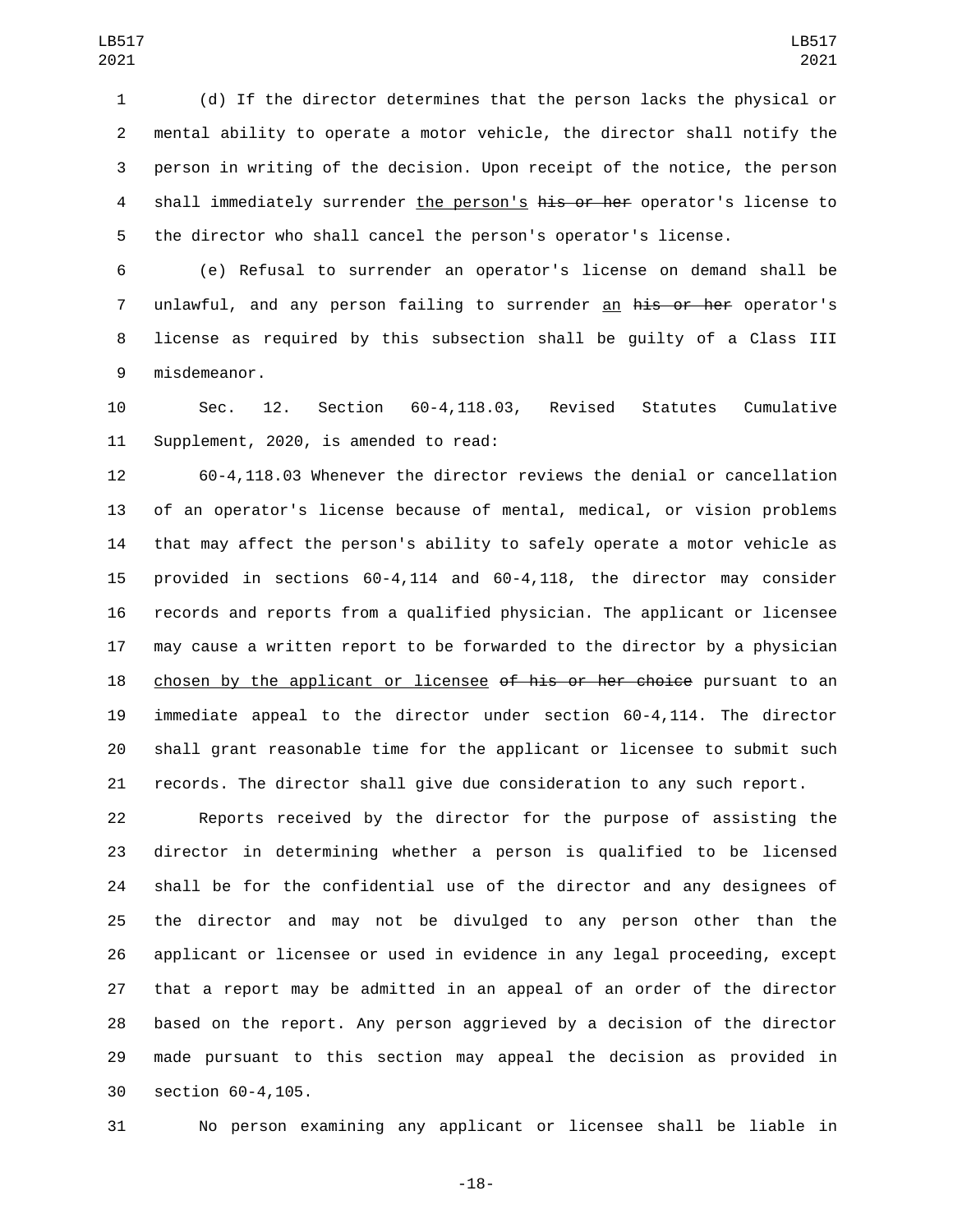Sec. 13. Section 60-4,118.05, Revised Statutes Cumulative 4 Supplement, 2020, is amended to read:

the director if such action was taken in good faith and without malice.

 60-4,118.05 (1) No operator's license referred to in section 60-4,118 shall, under any circumstances, be issued to any person who has 7 not attained the age of seventeen years.

 (2) No operator's license shall be issued to a person under eighteen years of age applying for an operator's license under section 60-4,118 10 unless such person:

 (a) Has possessed a valid provisional operator's permit for at least a twelve-month period beginning on the date of issuance of such person's 13 provisional operator's permit; and

 (b) Has not accumulated three or more points pursuant to section 60-4,182 during the twelve-month period immediately preceding the date of 16 the application for the operator's license.

 (3) The department may waive the written examination and the driving test required under section 60-4,118 for any person seventeen to twenty-19 one years of age applying for an his or her initial operator's license if 20 such person <del>he or she</del> has been issued a provisional operator's permit. The department shall not waive the written examination and the driving test required under this section if the person is applying for a CLP- commercial learner's permit or commercial driver's license or if the operator's license being applied for contains a class or endorsement which is different from the class or endorsement of the provisional 26 operator's permit.

 Sec. 14. Section 60-4,119, Revised Statutes Cumulative Supplement, 28 2020, is amended to read:

 60-4,119 (1) All state identification cards and operators' licenses, except farm permits, shall include a digital image and a digital signature of the cardholder or licensee as provided in section 60-484.02.

-19-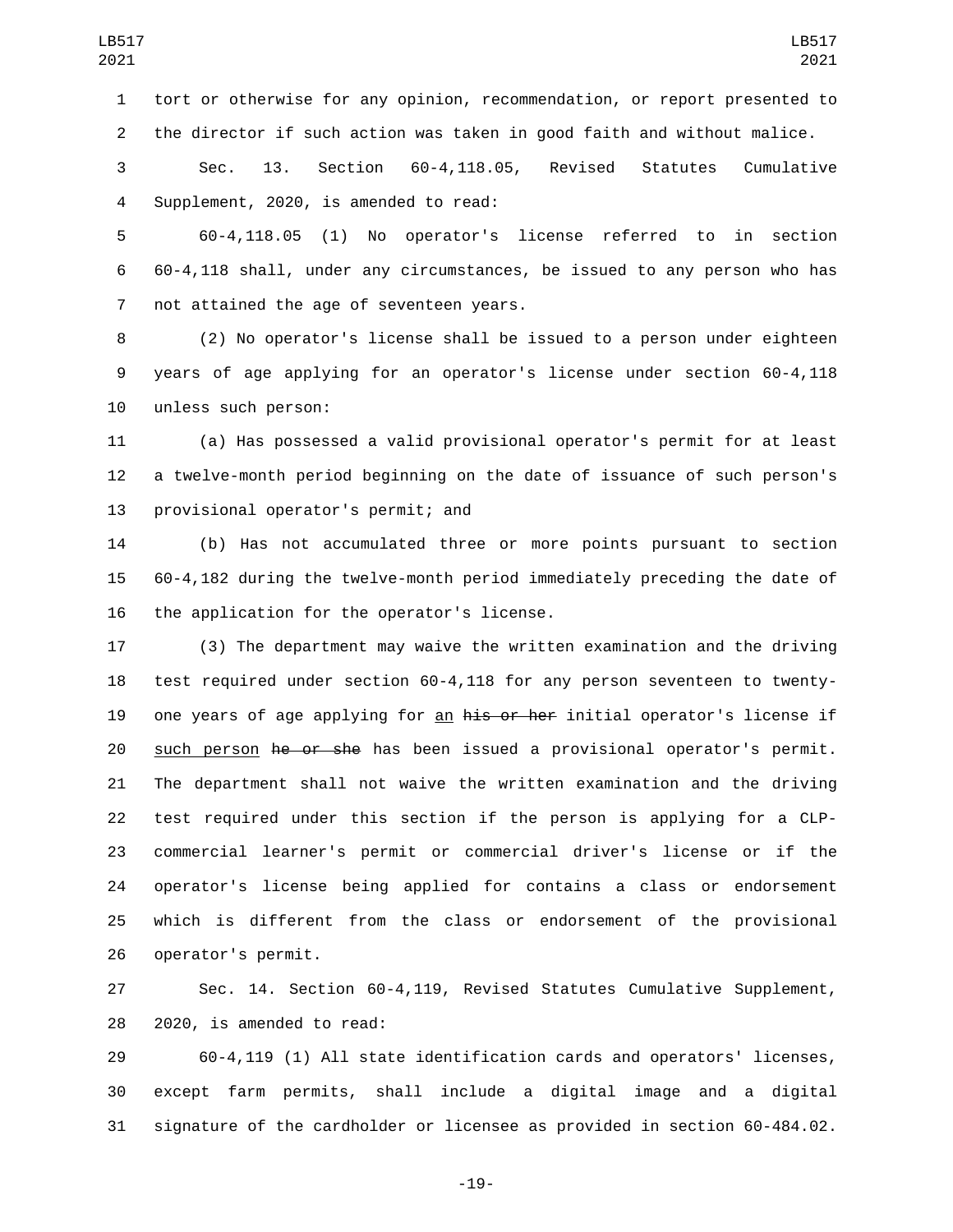Receipts for state identification cards and operators' licenses shall be issued by the county treasurer or the Department of Motor Vehicles. The director shall negotiate and enter into a contract to provide the necessary equipment, supplies, and forms for the issuance of the licenses and cards. All costs incurred by the Department of Motor Vehicles under this section shall be paid by the state out of appropriations made to the department. All costs of capturing the digital images and digital signatures shall be paid by the issuer from the fees provided to the 9 issuer pursuant to section 60-4,115.

 (2) A person who is out of the state at the time of renewal of such 11 person's his or her operator's license may apply for a license upon payment of a fee as provided in section 60-4,115. The license may be issued at any time within one year after the expiration of the original license. Such application shall be made to the department, and the 15 department shall issue the license.

 (3) Any operator's license and any state identification card issued to a minor as defined in section 53-103.23, as such definition may be amended from time to time by the Legislature, shall be of a distinct designation, of a type prescribed by the director, from the operator's license or state identification card of a person who is not a minor.

 Sec. 15. Section 60-4,120, Revised Statutes Cumulative Supplement, 22 2020, is amended to read:

 60-4,120 (1) If any Any person duly licensed or holding a valid state identification card issued under the Motor Vehicle Operator's 25 License Act who loses such person's his or her operator's license or 26 card, such person may make application to the department for a 27 replacement license or card.

28 (2) If any person's person changes his or her name changes because of marriage or divorce or by court order or a common-law name change, 30 such person he or she shall apply to the department for a replacement operator's license or state identification card and furnish proof of

-20-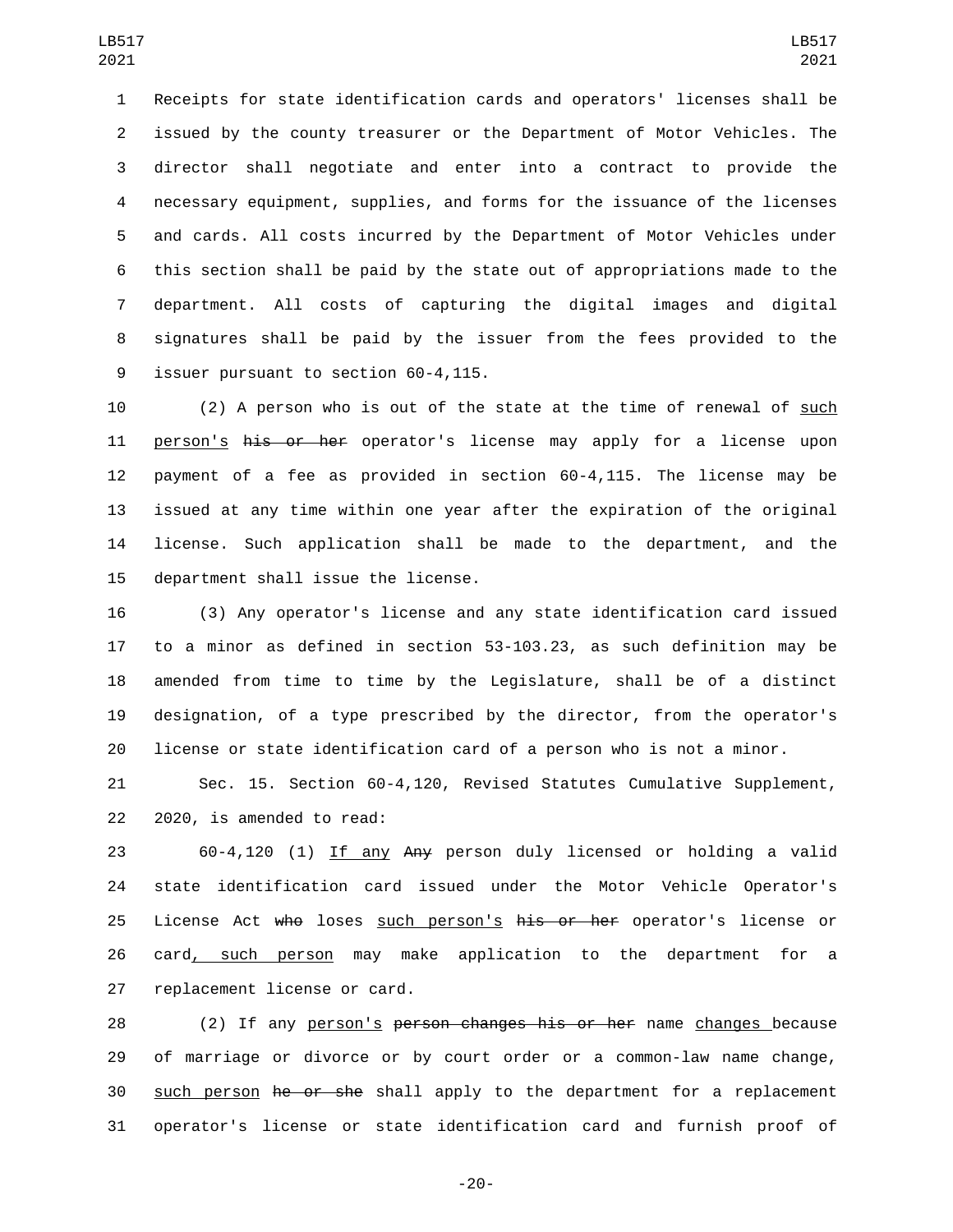identification in accordance with section 60-484. If any person's person changes his or her address changes, the person shall apply to the department for a replacement operator's license or state identification card and furnish satisfactory evidence of such change. The application shall be made within sixty days after the change of name or address.

 (3) In the event a mutilated or unreadable operator's license is held by any person duly licensed under the act or a mutilated or unreadable state identification card which was issued under the act is held by a person, such person may obtain a replacement license or card. Upon report of the mutilated or unreadable license or card and application for a replacement license or card, a replacement license or card may be issued if the department is satisfied that the original 13 license or card is mutilated or unreadable.

 (4) If any person duly licensed under the act loses such person's 15 his or her operator's license or if any holder of a state identification 16 card loses such holder's his or her card while temporarily out of the 17 state, such person or holder he or she may make application to the department for a replacement operator's license or card by applying to the department and reporting such loss. Upon receipt of a correctly completed application, the department shall cause to be issued a 21 replacement operator's license or card.

 (5) Any person who holds a valid operator's license or state identification card without a digital image shall surrender such license or card to the department within thirty days after resuming residency in this state. After the thirty-day period, such license or card shall be considered invalid and no license or card shall be issued until the individual has made application for replacement or renewal.

 (6) Application for a replacement operator's license or state identification card shall include the information required under sections 30 60-484 and 60-484.04.

(7) An applicant may obtain a replacement operator's license or

-21-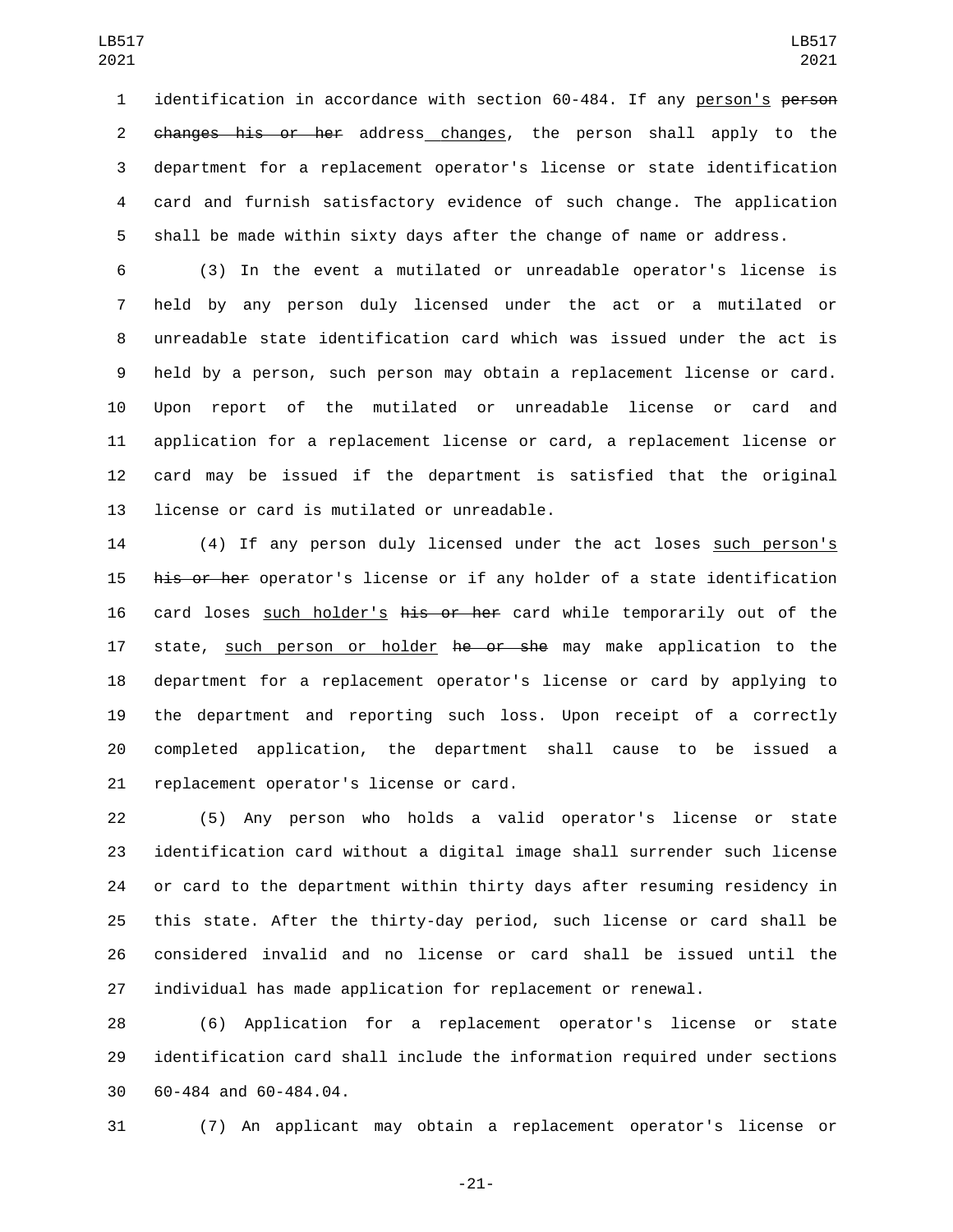state identification card pursuant to subsection (1) or (3) of this section by electronic means in a manner prescribed by the department. No replacement license or card shall be issued unless the applicant has a digital image and digital signature preserved in the digital system.

 (8) Each replacement operator's license or state identification card shall be issued with the same expiration date as the license or card for which the replacement is issued. The replacement license or card shall also state the new issuance date. Upon issuance of any replacement license or card, the license or card for which the replacement is issued 10 shall be void.

 (9) A replacement operator's license or state identification card issued under this section shall be delivered to the applicant as provided in section 60-4,113 after the county treasurer or department collects the fee and surcharge prescribed in section 60-4,115 and issues the applicant a receipt with driving privileges which is valid for up to thirty days.

 Sec. 16. Section 60-4,120.01, Revised Statutes Cumulative 17 Supplement, 2020, is amended to read:

 60-4,120.01 (1)(a) Any person who is at least sixteen years of age but less than eighteen years of age may be issued a provisional operator's permit by the Department of Motor Vehicles. The provisional operator's permit shall expire on the applicant's eighteenth birthday.

 (b) No provisional operator's permit shall be issued to any person 23 unless such person:

 (i) Has possessed a valid LPD-learner's permit, LPE-learner's permit, or SCP-school permit for at least a six-month period beginning on the date of issuance of such person's LPD-learner's permit, LPE-learner's 27 permit, or SCP-school permit; and

 (ii) Has not accumulated three or more points pursuant to section 60-4,182 during the six-month period immediately preceding the date of the application for the provisional operator's permit.

(c) The requirements for the provisional operator's permit

-22-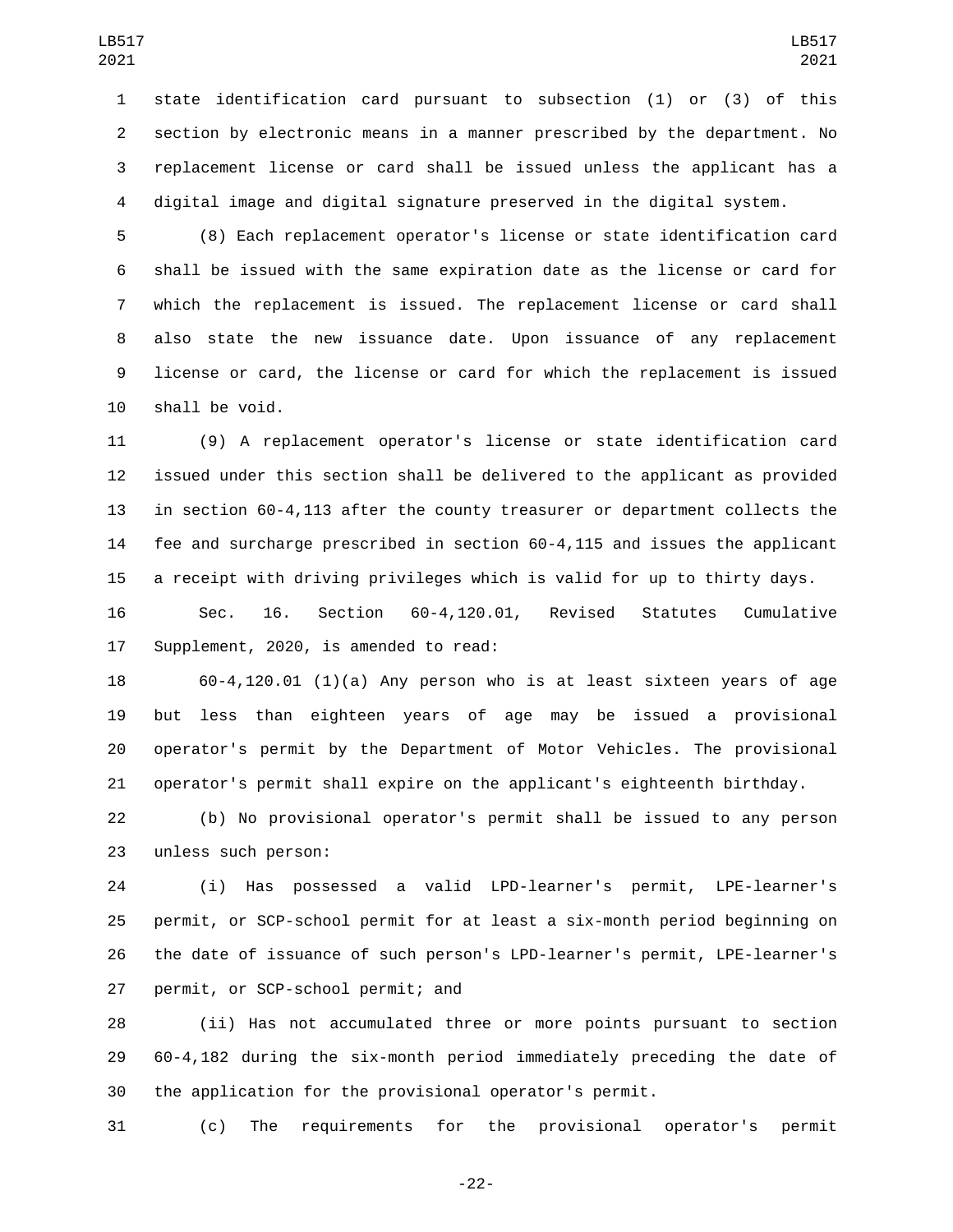prescribed in subdivisions (2)(a) and (b) of this section may be completed prior to the applicant's sixteenth birthday. A person may apply for a provisional operator's permit and take the driving test and the written examination, if required, at any time within sixty days prior to 5 such person's his or her sixteenth birthday upon proof of age in the 6 manner provided in section 60-484.

 (2) In order to obtain a provisional operator's permit, the applicant shall present (a)(i) proof of successful completion of a department-approved driver safety course which includes behind-the-wheel driving specifically emphasizing (A) the effects of the consumption of alcohol on a person operating a motor vehicle, (B) occupant protection systems, (C) risk assessment, and (D) railroad crossing safety and (ii) proof of successful completion of a written examination and driving test administered by a driver safety course instructor or (b) a certificate in a form prescribed by the department, signed by a parent, guardian, or licensed driver at least twenty-one years of age, verifying that the applicant has completed fifty hours of lawful motor vehicle operation including at least ten hours of motor vehicle operation between sunset and sunrise, under conditions that reflect department-approved driver safety course curriculum, with a parent, guardian, or adult at least twenty-one years of age, who has a current Nebraska operator's license or who is licensed in another state. If the applicant presents such a certificate, the applicant shall be required to successfully complete a driving test administered by the department. The written examination shall be waived if the applicant has been issued a Nebraska LPD-learner's permit or has been issued a Nebraska LPE-learner's permit and such permit is valid or has been expired for no more than one year. However, the department shall not waive the written examination if the provisional operator's permit being applied for contains a class or endorsement which is different from the class or endorsement of the LPD-learner's or LPE-learner's permit. Upon presentation by the applicant of a form prescribed

-23-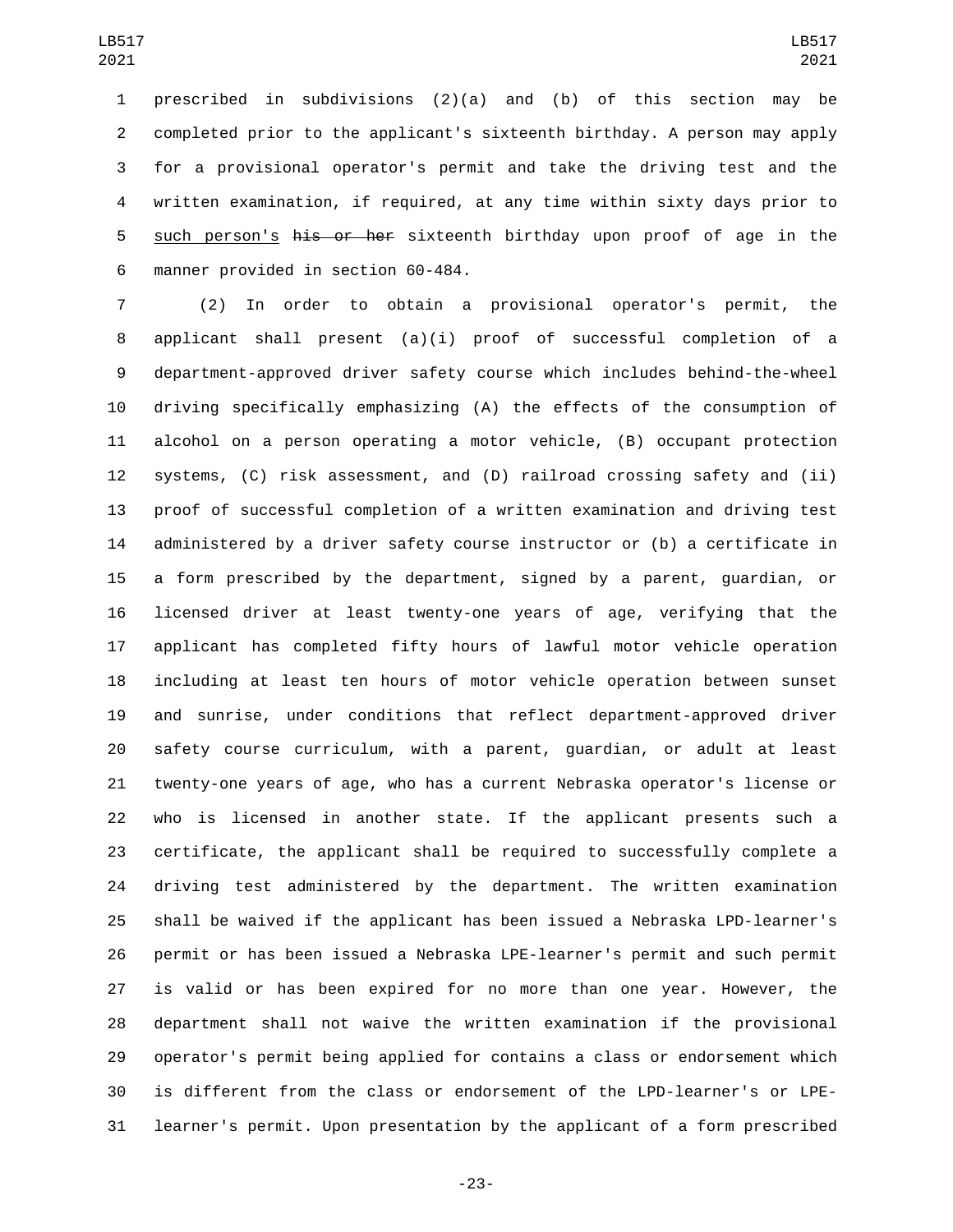by the department showing successful completion of the driver safety course, the written examination and driving test may be waived. Upon presentation of the certificate, the written examination but not the driving test may be waived. Licensing staff shall waive the written examination and the driving test if the applicant has been issued a school permit and such permit is valid or has expired no more than one year prior to application. The written examination shall not be waived if the provisional operator's permit being applied for contains a class or endorsement which is different from the class or endorsement of the 10 school permit.

 (3)(a) The holder of a provisional operator's permit shall only operate a motor vehicle on the highways of this state during the period 13 beginning at 6 a.m. and ending at 12 midnight except when the holder he 14 or she is en route to or from such holder's his or her residence to such 15 holder's his or her place of employment or a school activity. The holder of a provisional operator's permit may operate a motor vehicle on the highways of this state at any hour of the day or night if accompanied by a parent, guardian, or adult at least twenty-one years of age, who has a current Nebraska operator's license or who is licensed in another state.

 (b) The holder of a provisional operator's permit shall only operate a motor vehicle on the highways of this state during the first six months of holding the permit with no more than one passenger who is not an immediate family member and who is under nineteen years of age.

 (c) The holder of a provisional operator's permit shall not use any type of interactive wireless communication device while operating a motor 26 vehicle on the highways of this state.

 (d) Enforcement of subdivisions (a), (b), and (c) of this subsection shall be accomplished only as a secondary action when the holder of the provisional operator's permit has been cited or charged with a violation 30 of some other law.

(4) Department personnel or the county treasurer shall collect the

-24-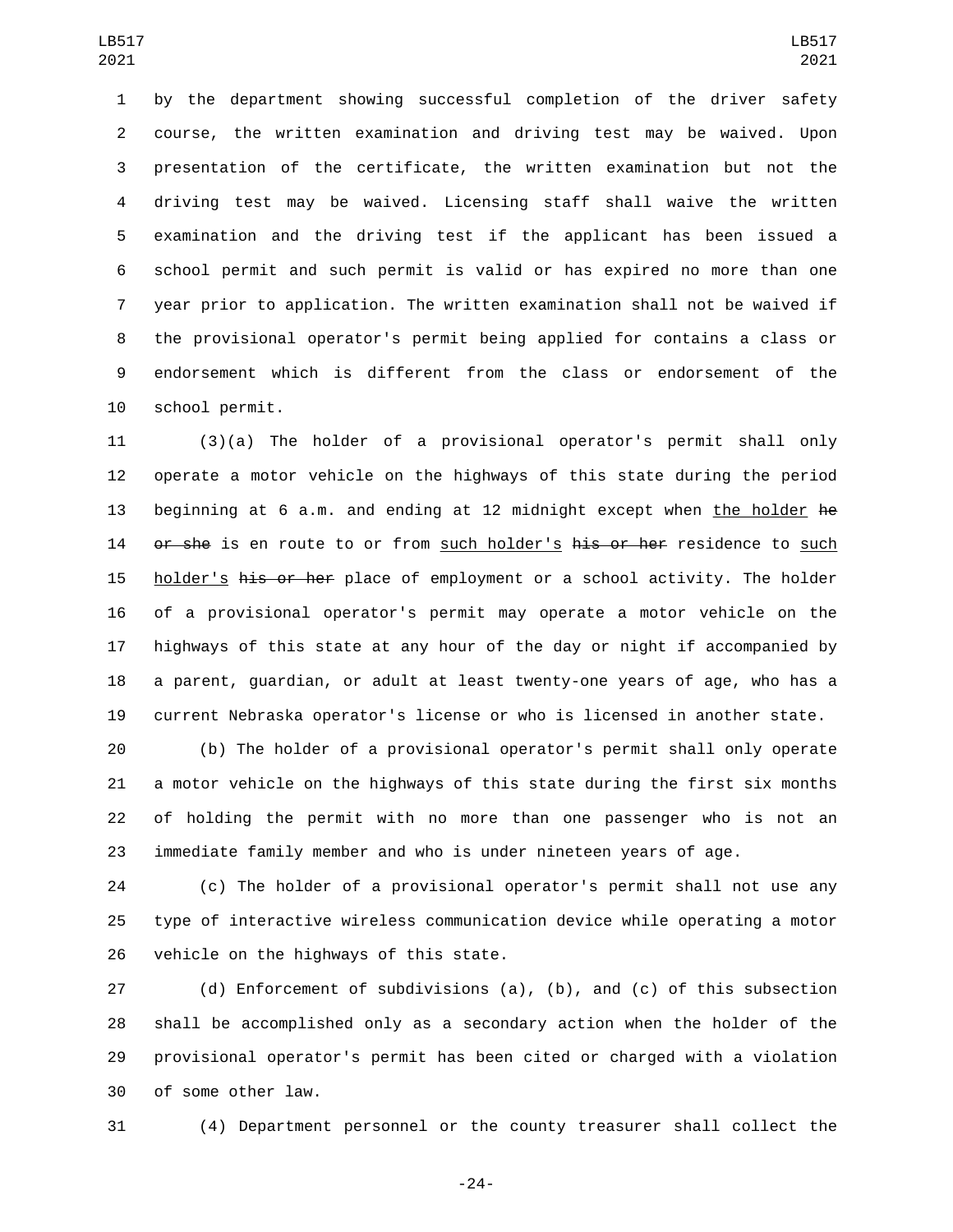fee and surcharge prescribed in section 60-4,115 for the issuance of each 2 provisional operator's permit.

 Sec. 17. Section 60-4,120.02, Revised Statutes Cumulative 4 Supplement, 2020, is amended to read:

 60-4,120.02 (1) Any person convicted of violating a provisional operator's permit issued pursuant to section 60-4,120.01 by operating a motor vehicle in violation of subsection (3) of such section shall be guilty of an infraction, and such person's may have his or her provisional operator's permit may be revoked by the court pursuant to section 60-496 for a time period specified by the court. Before such person applies for another provisional operator's permit, such person he or she shall pay a reinstatement fee as provided in section 60-499.01 13 after the period of revocation has expired.

 (2) A copy of an abstract of the court's conviction, including an adjudication, shall be transmitted to the director pursuant to sections 16 60-497.01 to 60-497.04.

 (3) Any person who holds a provisional operator's permit and has violated subdivision (3)(b) or (c) of section 28-306, subdivision (3)(b) or (c) of section 28-394, or section 28-1254, 60-6,196, 60-6,197, 60-6,197.06, or 60-6,198 shall not be eligible for an ignition interlock 21 permit.

 (4) For purposes of this section, conviction includes any 23 adjudication of a juvenile.

 Sec. 18. Section 60-4,121, Revised Statutes Cumulative Supplement,  $2020$ , is amended to read:

 60-4,121 (1) The operator's license of any person serving on active duty, other than members of the National Guard or reserves activated for training purposes only, outside the State of Nebraska as a member of the United States Armed Forces, or the spouse of any such person or a dependent of such member of the armed forces, shall be valid during such person's period of active duty and for not more than sixty days

-25-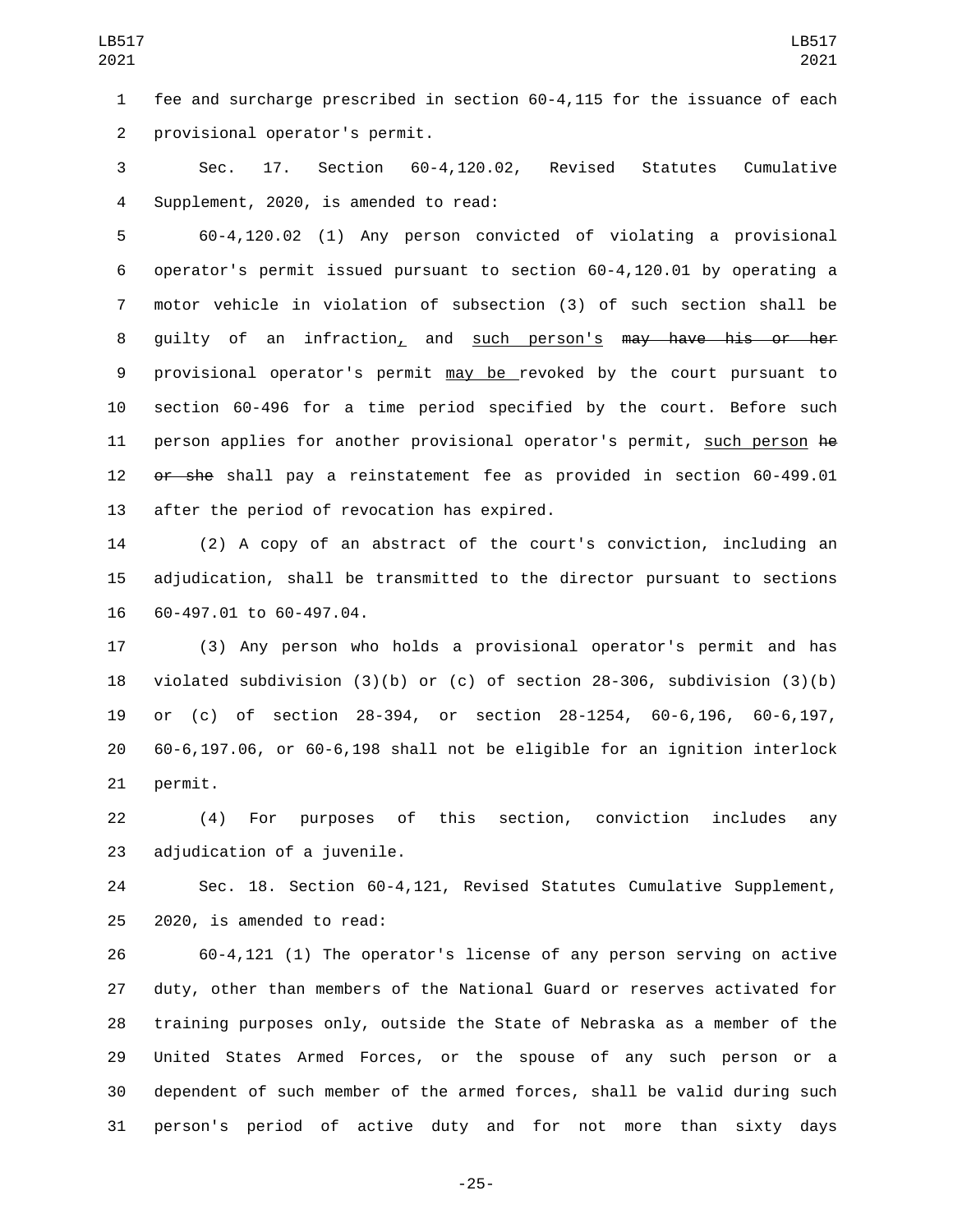1 immediately following such person's date of separation from service.

2 (2) Each individual who is applying for renewal of an his or her 3 operator's license shall submit such individual's his or her previous 4 license to the department personnel or, when the previous license is 5 unavailable, furnish proof of identification in accordance with section 60-484.

7 Sec. 19. Section 60-4,122, Revised Statutes Cumulative Supplement, 8 2020, is amended to read:

9 60-4,122 (1) Except as otherwise provided in subsections (2), (3), 10 and (8) of this section, no original or renewal operator's license shall 11 be issued to any person until such person has demonstrated the his or her 12 ability to operate a motor vehicle safely as provided in section 13 60-4,114.

14 (2) Except as otherwise provided in this section and section 15 60-4,127, any person who renews a his or her Class 0 or Class M license 16 shall demonstrate the his or her ability to drive and maneuver a motor 17 vehicle safely as provided in subdivision (3)(b) of section 60-4,114 only 18 at the discretion of department personnel, except that a person required 19 to use bioptic or telescopic lenses shall be required to demonstrate the 20 his or her ability to drive and maneuver a motor vehicle safely each time 21 such person he or she renews such person's his or her license.

22 (3) Any person who renews a his or her Class 0 or Class M license 23 prior to or within one year after its expiration may not be required to 24 demonstrate such person's his or her knowledge of the motor vehicle laws 25 of this state as provided in subdivision (3)(c) of section 60-4,114 if 26 such person's his or her driving record abstract maintained in the 27 computerized records of the department shows that such person's license 28 is not impounded, suspended, revoked, or canceled.

29 (4) Except for operators' licenses issued to persons required to use 30 bioptic or telescopic lenses, any person who renews an his or her 31 operator's license which has been valid for fifteen months or less shall

-26-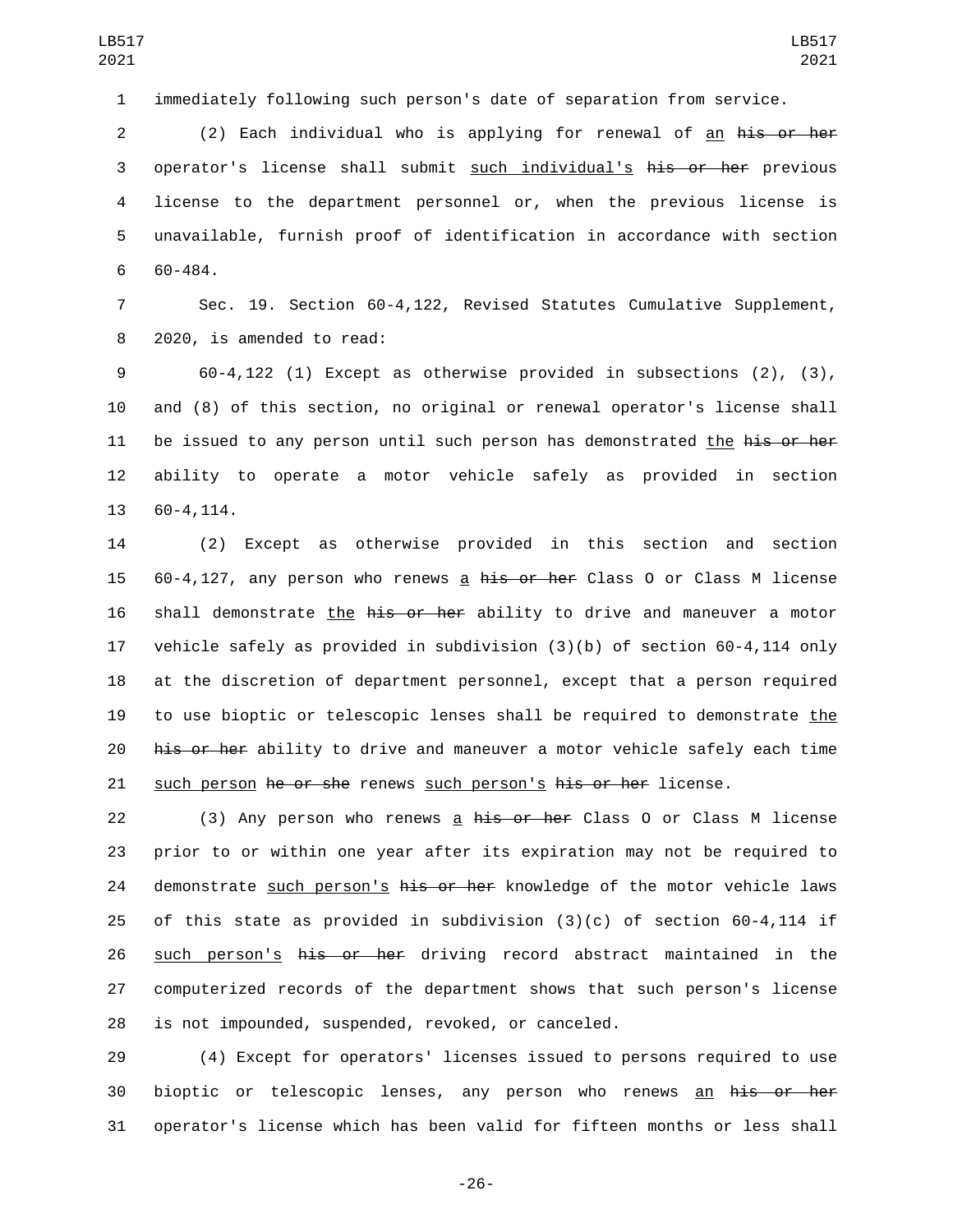not be required to take any examination required under section 60-4,114.

 (5) Any person who renews a state identification card shall appear 3 before department personnel and present such person's his or her current state identification card or shall follow the procedure for electronic renewal in subsection (9) of this section. Proof of identification shall be required as prescribed in sections 60-484 and 60-4,181 and the information and documentation required by section 60-484.04.

 (6) A nonresident who applies for an initial operator's license in this state and who holds a valid operator's license from another state 10 which is such person's his or her state of residence may not be required 11 to demonstrate his or her knowledge of the motor vehicle laws of this 12 state if such person he or she surrenders to the department such person's 13 his or her valid out-of-state operator's license.

 (7) An applicant for an original operator's license may not be 15 required to demonstrate his or her knowledge of the motor vehicle laws of 16 this state if such applicant he or she has been issued a Nebraska LPD- learner's permit that is valid or has been expired for no more than one year. The written examination shall not be waived if the original operator's license being applied for contains a class or endorsement which is different from the class or endorsement of the Nebraska LPD-21 learner's permit.

 (8)(a) A qualified licensee as determined by the department who is twenty-one years of age or older, whose license expires prior to such **licensee's his or her** seventy-second birthday, and who has a digital image and digital signature preserved in the digital system may renew a 26 his or her Class 0 or Class M license twice by electronic means in a manner prescribed by the department using the preserved digital image and digital signature without taking any examination required under section 60-4,114 if such renewal is prior to or within one year after the expiration of the license, if such licensee's his or her driving record abstract maintained in the records of the department shows that such

-27-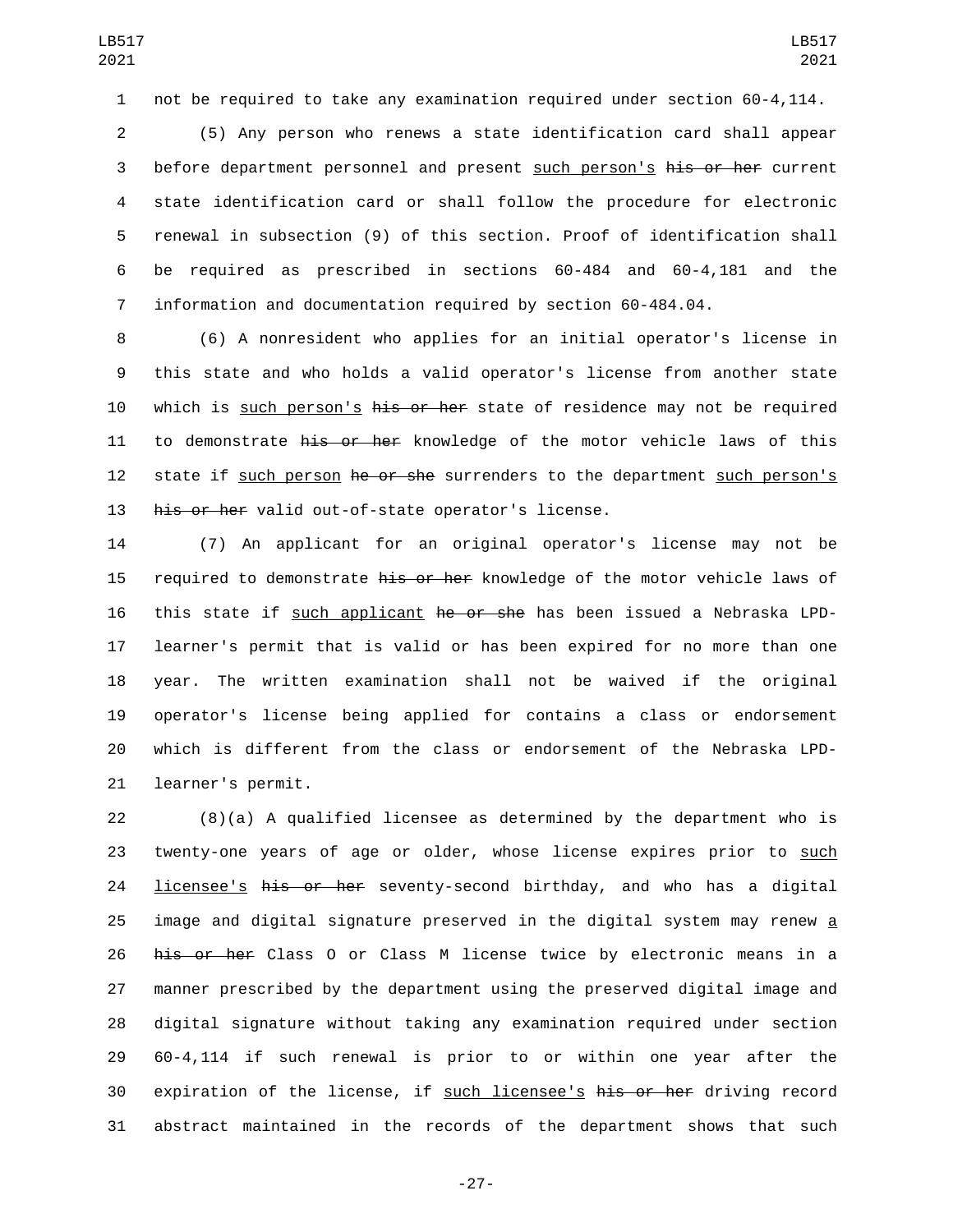licensee's person's license is not impounded, suspended, revoked, or 2 canceled, and if such licensee's his or her driving record indicates that such licensee he or she is otherwise eligible. Every licensee, including a licensee who is out of the state at the time of renewal, must apply for renewal in person at least once every sixteen years and have a new digital image and digital signature captured.6

 (b) In order to allow for an orderly progression through the various types of operators' licenses issued to persons under twenty-one years of age, a qualified holder of an operator's license who is under twenty-one years of age and who has a digital image and digital signature preserved in the digital system may apply for an operator's license by electronic means in a manner prescribed by the department using the preserved digital image and digital signature if the applicant has passed any 14 required examinations prior to application, if such applicant's his or 15 her driving record abstract maintained in the records of the department 16 shows that such applicant's person's operator's license is not impounded, 17 suspended, revoked, or canceled, and if such applicant's his or her 18 driving record indicates that such applicant he or she is otherwise 19 eligible.

 (9) Any person who is twenty-one years of age or older and who has been issued a state identification card with a digital image and digital 22 signature may electronically renew such person's his or her state identification card by electronic means in a manner prescribed by the department using the preserved digital image and digital signature. Every person renewing a state identification card under this subsection, including a person who is out of the state at the time of renewal, must apply for renewal in person at least once every sixteen years and have a 28 new digital image and digital signature captured.

 (10) In addition to services available at driver license offices, the department may develop requirements for using electronic means for online issuance of operators' licenses and state identification cards to

-28-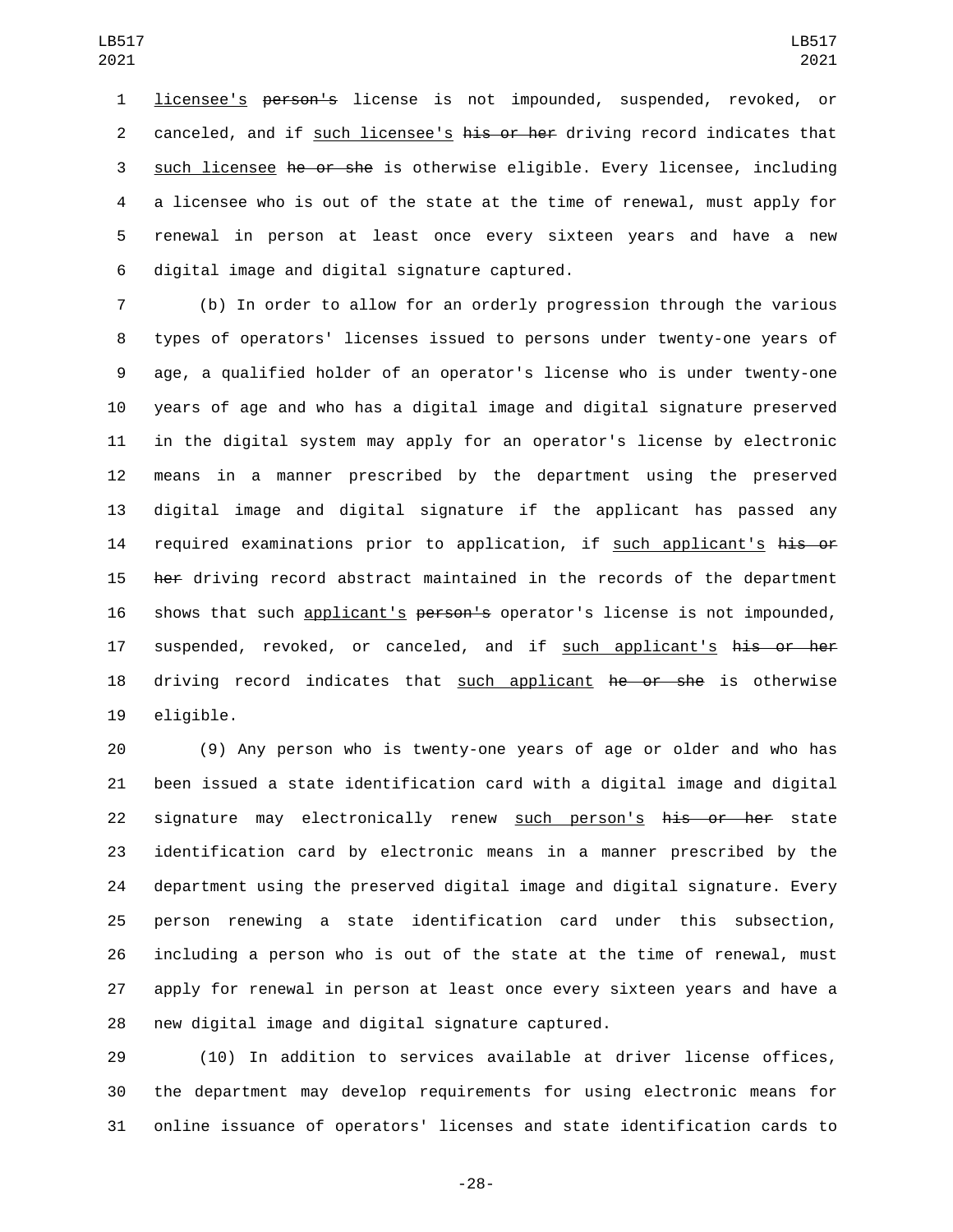1 qualified holders as determined by the department.

 Sec. 20. Section 60-4,123, Revised Statutes Cumulative Supplement, 3 2020, is amended to read:

 60-4,123 (1) Any person who is at least fifteen years of age may apply for an LPD-learner's permit from the department. In order to obtain an LPD-learner's permit, the applicant shall successfully complete a written examination. A person may take the written examination beginning 8 sixty days prior to such person's his or her fifteenth birthday but shall 9 not be issued a permit until such person he or she is fifteen years of age. The written examination may be waived for any person who has been issued an LPE-learner's permit, LPD-learner's permit, or SCP-school permit that has been expired for no more than one year.

 (2) Upon successful completion of the written examination and the payment of a fee and surcharge as prescribed in section 60-4,115, the applicant shall be issued an LPD-learner's permit as provided in section 60-4,113. The permit shall be valid for twelve months.

 (3)(a) The holder of an LPD-learner's permit shall only operate a 18 motor vehicle on the highways of this state if such holder he or she is accompanied at all times by a licensed operator who is at least twenty- one years of age and who has been licensed by this state or another state and if (i) for all motor vehicles other than autocycles, motorcycles, or 22 mopeds, such holder he or she is actually occupying the seat beside the 23 licensed operator, (ii) in the case of an autocycle, such holder he or 24 she is actually occupying the seat beside or in front of the licensed operator, or (iii) in the case of a motorcycle, other than an autocycle, 26 or a moped, such holder he or she is within visual contact of and under the supervision of, in the case of a motorcycle, a licensed motorcycle operator or, in the case of a moped, a licensed motor vehicle operator.

 (b) The holder of an LPD-learner's permit shall not use any type of interactive wireless communication device while operating a motor vehicle on the highways of this state. Enforcement of this subdivision shall be

-29-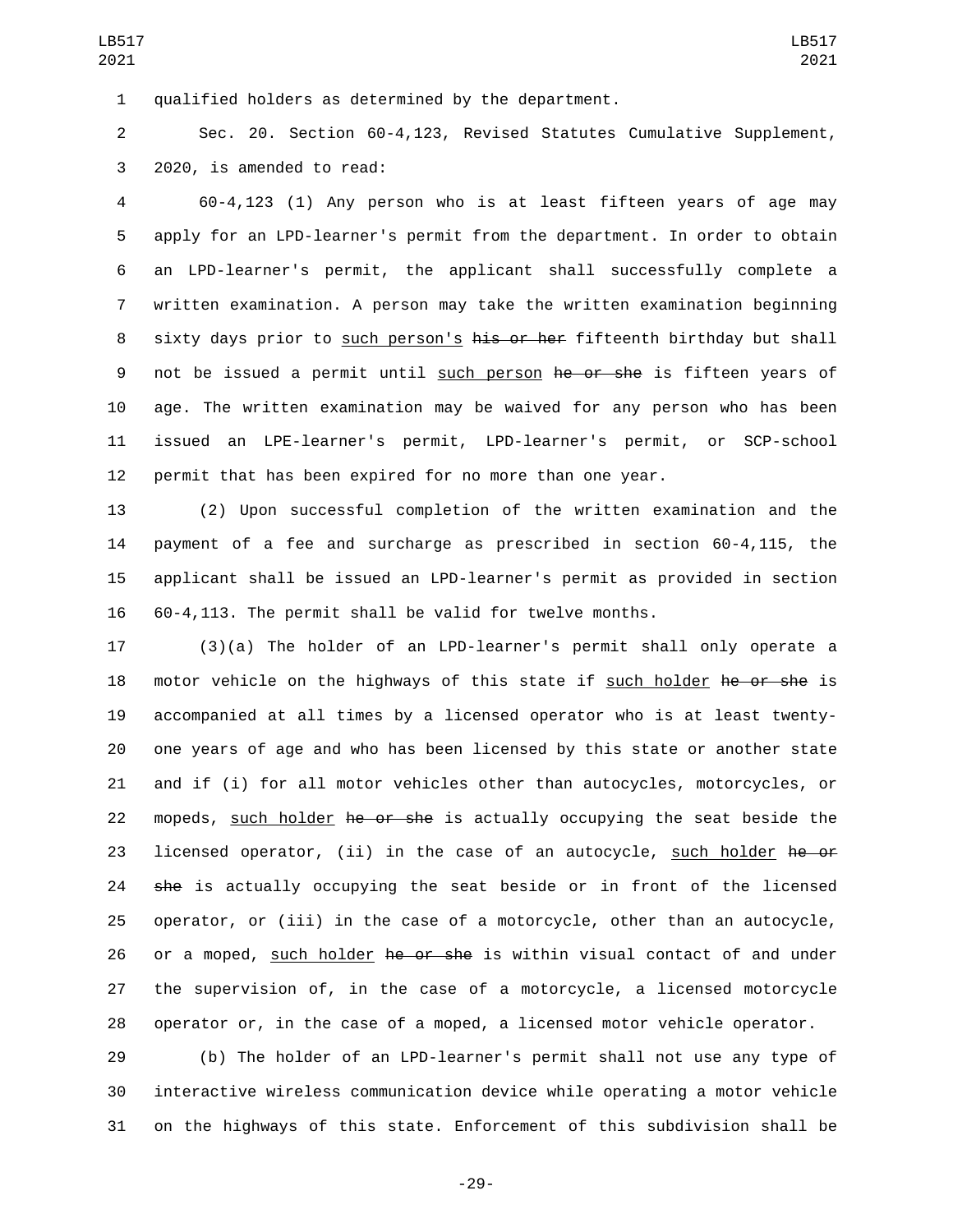accomplished only as a secondary action when the holder of the LPD- learner's permit has been cited or charged with a violation of some other 3 law.

 (4) Department personnel or the county treasurer shall collect the fee and surcharge prescribed in section 60-4,115 for the issuance of each LPD-learner's permit.6

 Sec. 21. Section 60-4,123.01, Revised Statutes Cumulative 8 Supplement, 2020, is amended to read:

 60-4,123.01 For purposes of driver training, any person who has attained or will attain the age of fourteen years on or before October 15 of the current year may operate a motor vehicle, other than an autocycle, 12 upon the highways of this state if such person he or she is accompanied or, in the case of a motorcycle, other than an autocycle, or a moped, supervised at all times by a licensed operator who is a driver training instructor certified by the Commissioner of Education.

 Sec. 22. Section 60-4,124, Revised Statutes Cumulative Supplement, 17 2020, is amended to read:

 60-4,124 (1) A person who is younger than sixteen years and three months of age but is older than fourteen years and two months of age may be issued a school permit if such person either resides outside a city of the metropolitan, primary, or first class or attends a school which is outside a city of the metropolitan, primary, or first class and if such person has held an LPE-learner's permit for two months. A school permit shall not be issued until such person has demonstrated that such person 25 he or she is capable of successfully operating a motor vehicle, moped, or 26 motorcycle and has in such person's his or her possession an issuance certificate authorizing the county treasurer to issue a school permit. In order to obtain an issuance certificate, the applicant shall present (a) proof of successful completion of a department-approved driver safety course which includes behind-the-wheel driving specifically emphasizing (i) the effects of the consumption of alcohol on a person operating a

-30-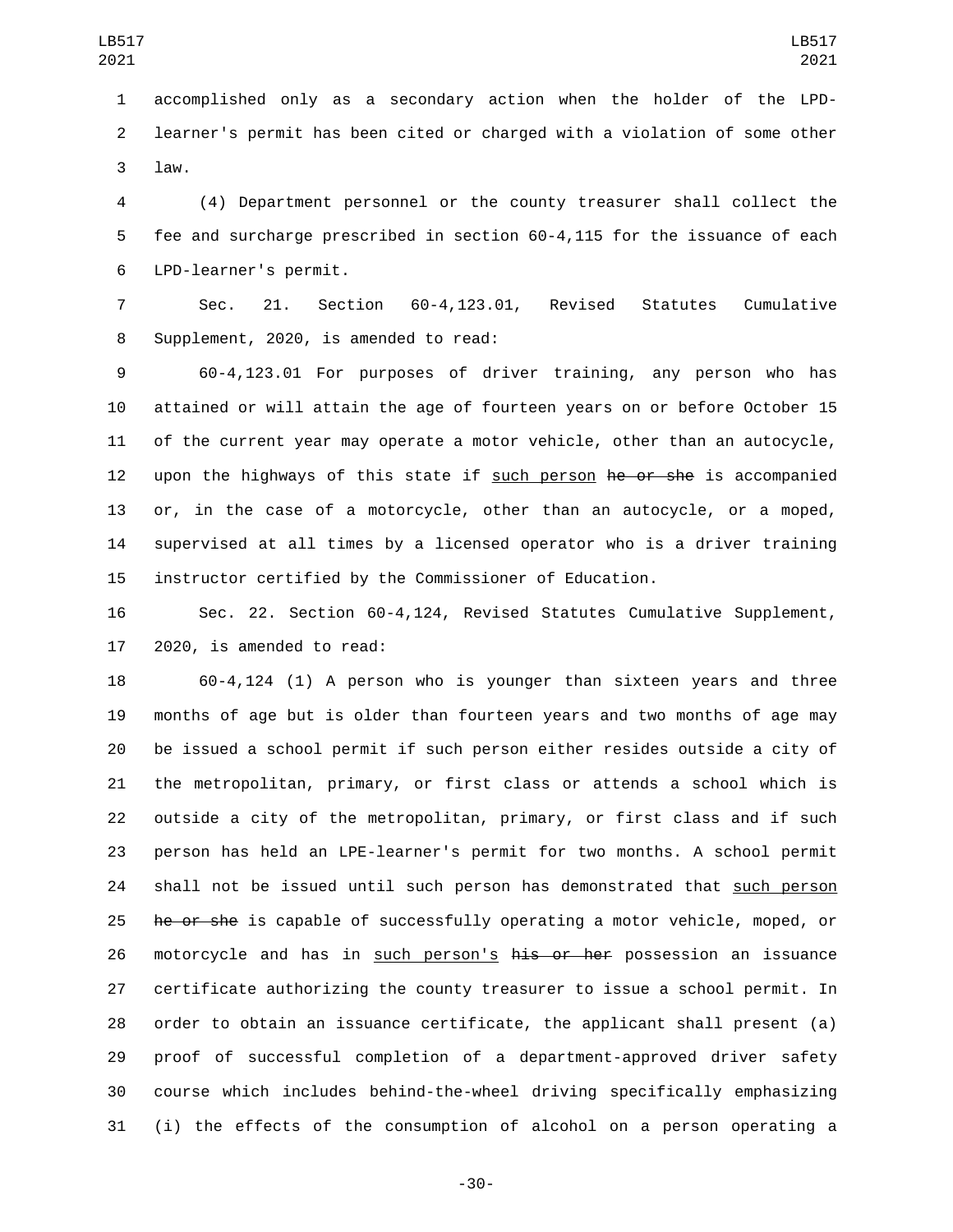motor vehicle, (ii) occupant protection systems, (iii) risk assessment, and (iv) railroad crossing safety and (b)(i) proof of successful completion of a written examination and driving test administered by a driver safety course instructor or (ii) a certificate in a form prescribed by the department, signed by a parent, guardian, or licensed driver at least twenty-one years of age, verifying that the applicant has completed fifty hours of lawful motor vehicle operation, under conditions that reflect department-approved driver safety course curriculum, with a parent, guardian, or adult at least twenty-one years of age, who has a current Nebraska operator's license or who is licensed in another state. The department may waive the written examination if the applicant has been issued an LPE-learner's permit or LPD-learner's permit and if such permit is valid or has expired no more than one year prior to application. The written examination shall not be waived if the permit being applied for contains a class or endorsement which is different from the class or endorsement of the LPE-learner's permit.

 (2) A person holding a school permit may operate a motor vehicle, 18 moped, or motorcycle or an autocycle:

 (a) To and from where such person he or she attends school, or 20 property used by the school such person he or she attends for purposes of school events or functions, over the most direct and accessible route by 22 the nearest highway from such person's his or her place of residence to transport such person or any family member who resides with such person to attend duly scheduled courses of instruction and extracurricular or 25 school-related activities at the school such person he or she attends or 26 on property used by the school such person he or she attends; or

 (b) Under the personal supervision of a licensed operator. Such licensed operator shall be at least twenty-one years of age and licensed by this state or another state and shall (i) for all motor vehicles other than autocycles, motorcycles, or mopeds, actually occupy the seat beside the permitholder, (ii) in the case of an autocycle, actually occupy the

-31-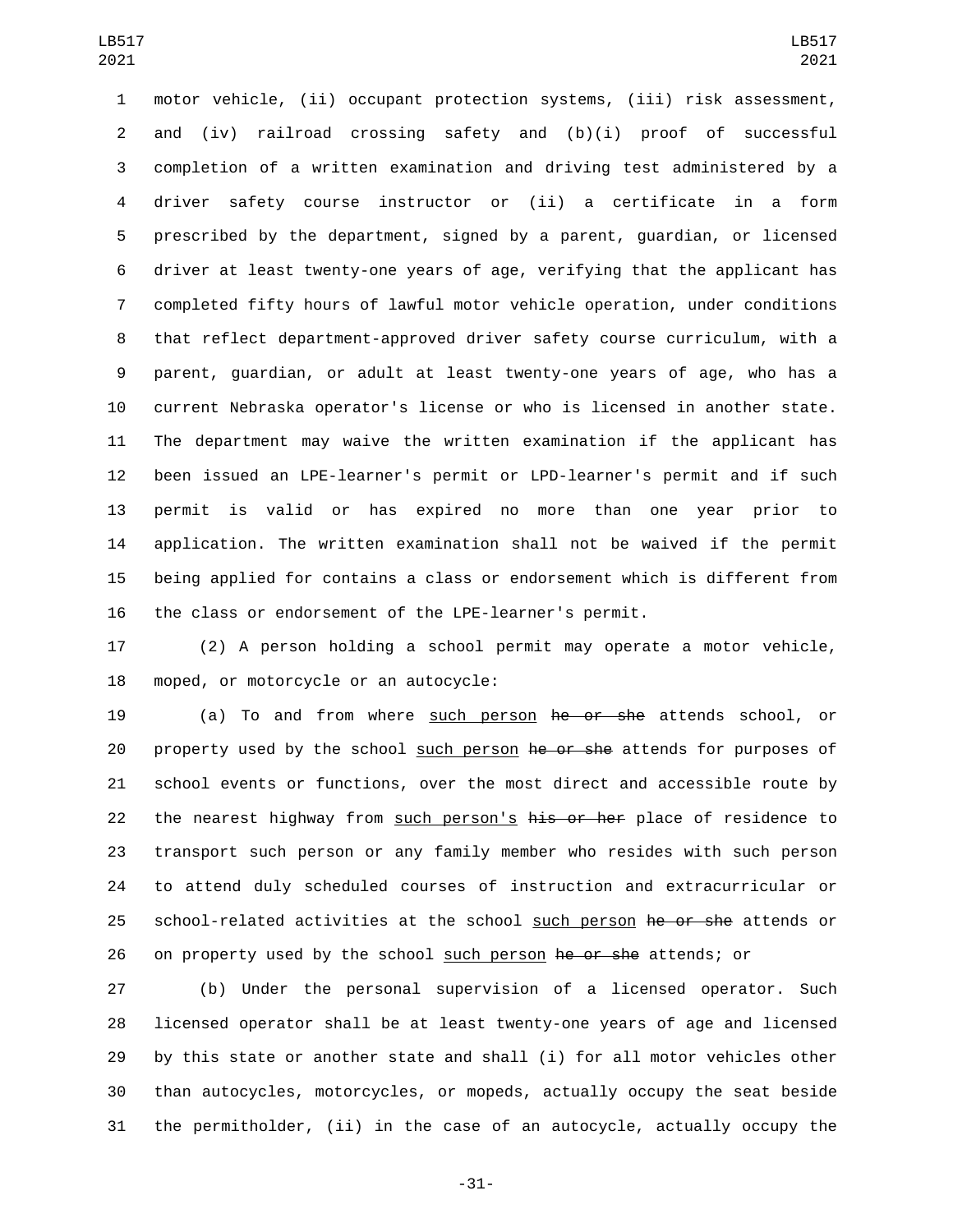seat beside or behind the permitholder, or (iii) in the case of a motorcycle, other than an autocycle, or a moped, if the permitholder is within visual contact of and under the supervision of, in the case of a motorcycle, a licensed motorcycle operator or, in the case of a moped, a 5 licensed motor vehicle operator.

 (3) The holder of a school permit shall not use any type of interactive wireless communication device while operating a motor vehicle on the highways of this state. Enforcement of this subsection shall be accomplished only as a secondary action when the holder of the school permit has been cited or charged with a violation of some other law.

 (4) A person who is younger than sixteen years of age but is over fourteen years of age may be issued an LPE-learner's permit, which permit shall be valid for a period of three months. An LPE-learner's permit shall not be issued until such person successfully completes a written 15 examination prescribed by the department and demonstrates that he or she has sufficient powers of eyesight to safely operate a motor vehicle, 17 moped, or motorcycle or an autocycle.

 (5)(a) While holding the LPE-learner's permit, the permitholder 19 person may operate a motor vehicle on the highways of this state if (i) for all motor vehicles other than autocycles, motorcycles, or mopeds, he 21 or she has seated next to him or her a person who is a licensed operator 22 is seated next to the permitholder, (ii) in the case of an autocycle, he or she has seated next to or behind him or her a person who is a licensed 24 operator is seated next to or behind the permitholder, or (iii) in the 25 case of a motorcycle, other than an autocycle, or a moped, the 26 permitholder he or she is within visual contact of and is under the supervision of a person who, in the case of a motorcycle, is a licensed motorcycle operator or, in the case of a moped, is a licensed motor vehicle operator. Such licensed motor vehicle or motorcycle operator shall be at least twenty-one years of age and licensed by this state or 31 another state.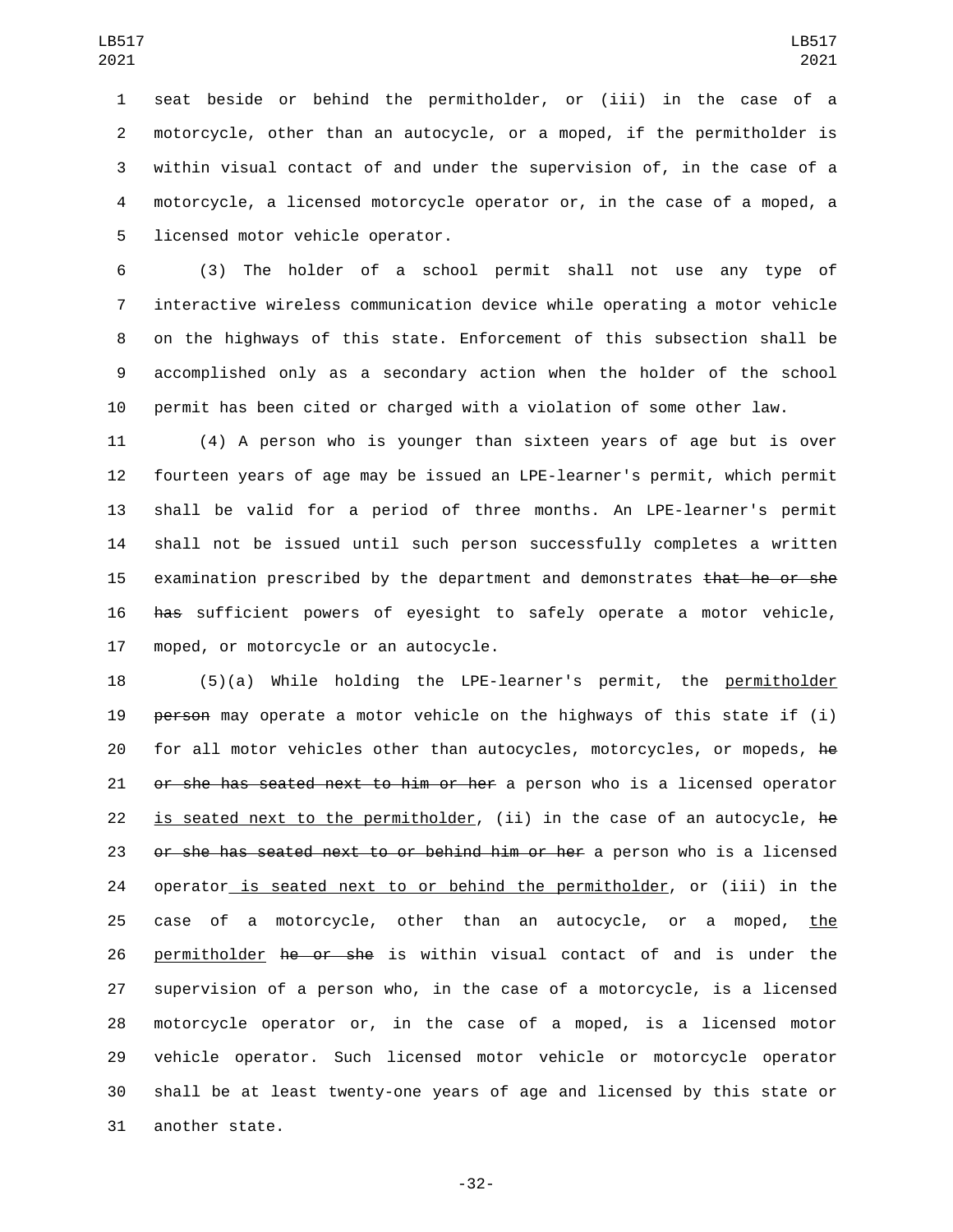(b) The holder of an LPE-learner's permit shall not use any type of interactive wireless communication device while operating a motor vehicle on the highways of this state. Enforcement of this subdivision shall be accomplished only as a secondary action when the holder of the LPE- learner's permit has been cited or charged with a violation of some other law.6

 (6) Department personnel or the county treasurer shall collect the fee and surcharge prescribed in section 60-4,115 from each successful applicant for a school or LPE-learner's permit. All school permits shall be subject to impoundment or revocation under the terms of section 60-496. Any person who violates the terms of a school permit shall be guilty of an infraction and shall not be eligible for another school, farm, LPD-learner's, or LPE-learner's permit until such person he or she 14 has attained the age of sixteen years.

 (7) Any person who holds a permit issued under this section and has violated subdivision (3)(b) or (c) of section 28-306, subdivision (3)(b) or (c) of section 28-394, or section 28-1254, 60-6,196, 60-6,197, 60-6,197.06, or 60-6,198 shall not be eligible for an ignition interlock 19 permit.

 Sec. 23. Section 60-4,125, Revised Statutes Cumulative Supplement, 21 2020, is amended to read:

 60-4,125 (1) For any minor convicted or adjudicated of violating the terms of an LPD-learner's permit issued pursuant to section 60-4,123 or an LPE-learner's permit issued pursuant to section 60-4,124, the court shall, in addition to any other penalty or disposition, order the impoundment or revocation of such learner's permit and order that such minor shall not be eligible for another operator's license or school, 28 farm, LPD-learner's, or LPE-learner's permit until such minor he or she 29 has attained the age of sixteen years.

 (2) Any person who holds an LPD-learner's permit issued pursuant to section 60-4,123 and has violated subdivision (3)(b) or (c) of section

-33-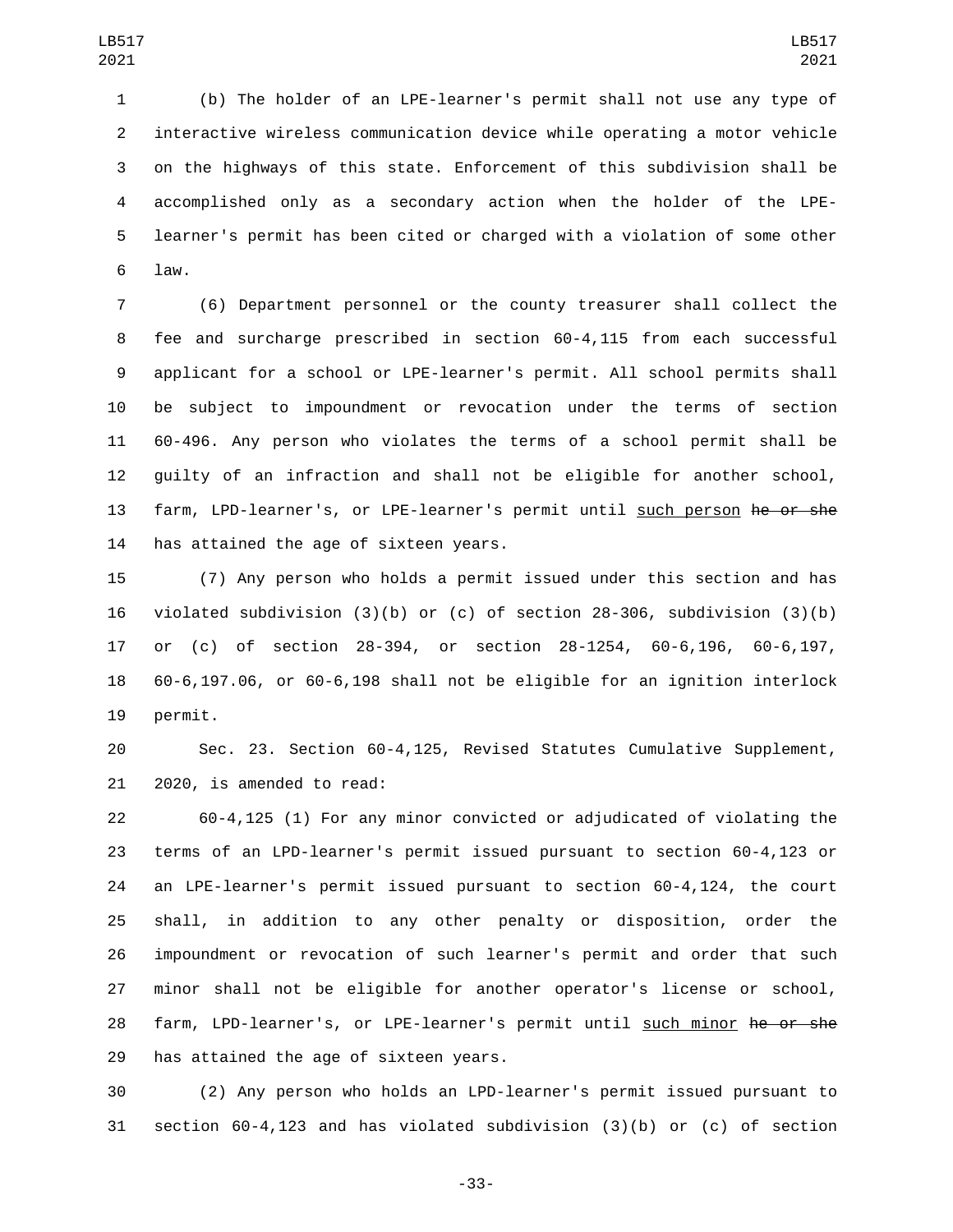28-306, subdivision (3)(b) or (c) of section 28-394, or section 28-1254, 60-6,196, 60-6,197, 60-6,197.06, or 60-6,198 shall not be eligible for an 3 ignition interlock permit.

 (3) A copy of the court's abstract or adjudication shall be transmitted to the director who shall place in an impound status or revoke the LPD-learner's or LPE-learner's permit of such minor in accordance with the order of the court and not again issue another operator's license or school, farm, LPD-learner's, or LPE-learner's permit to such minor until such minor has attained the age of sixteen 10 years.

 Sec. 24. Section 60-4,126, Revised Statutes Cumulative Supplement, 2020, is amended to read:

 60-4,126 (1) Any person who is younger than sixteen years of age but is over thirteen years of age and resides upon a farm in this state or is fourteen years of age or older and is employed for compensation upon a farm in this state may obtain a farm permit authorizing the operation of farm tractors, minitrucks, and other motorized implements of farm husbandry upon the highways of this state if the applicant for such farm permit furnishes satisfactory proof of age and satisfactorily 20 demonstrates that he or she has knowledge of the operation of such equipment and of the rules of the road and laws respecting the operation of motor vehicles upon the highways of this state. Any person under sixteen years of age but not less than thirteen years of age may obtain a temporary permit to operate such equipment for a six-month period after presentation to the department of a request for the temporary permit signed by the person's parent or guardian and payment of the fee and surcharge prescribed in section 60-4,115. After the expiration of the six-month period, it shall be unlawful for such person to operate such 29 equipment upon the highways of this state unless such person he or she has been issued a farm permit under this section. The fee for an original, renewal, or replacement farm permit shall be the fee and

-34-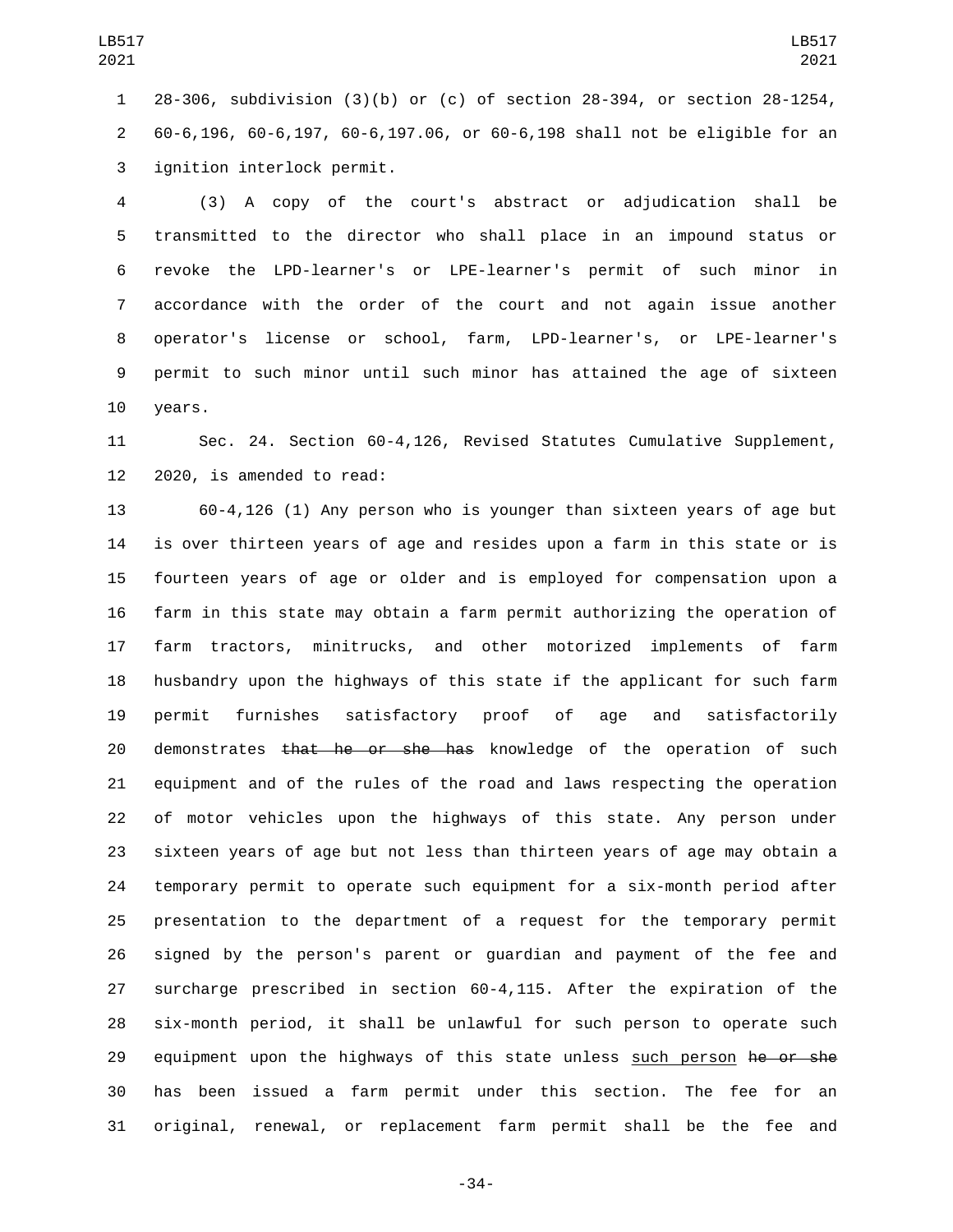surcharge prescribed in section 60-4,115. All farm permits shall be subject to revocation under the terms of section 60-496. Any person who violates the terms of a farm permit shall be guilty of an infraction and shall not be eligible for another school, farm, LPD-learner's, or LPE-5 learner's permit until such person he or she has attained the age of 6 sixteen years.

 (2) Any person who holds a permit issued under this section and has violated subdivision (3)(b) or (c) of section 28-306, subdivision (3)(b) or (c) of section 28-394, or section 28-1254, 60-6,196, 60-6,197, 60-6,197.06, or 60-6,198 shall not be eligible for an ignition interlock 11 permit.

 Sec. 25. Section 60-4,144, Revised Statutes Cumulative Supplement, 13 2020, is amended to read:

 60-4,144 (1) An applicant for issuance of any original or renewal commercial driver's license or an applicant for a change of class of commercial motor vehicle, endorsement, or restriction shall demonstrate 17 such applicant's his or her knowledge and skills for operating a commercial motor vehicle as prescribed in the Motor Vehicle Operator's License Act. An applicant for a commercial driver's license shall provide the information and documentation required by this section and section 60-4,144.01. Such information and documentation shall include any additional information required by 49 C.F.R. parts 383 and 391 and also 23 include:

 (a) Certification that the commercial motor vehicle in which the applicant takes any driving skills examination is representative of the class of commercial motor vehicle that the applicant operates or expects 27 to operate; and

 (b) The names of all states where the applicant has been licensed to operate any type of motor vehicle in the ten years prior to the date of application.30

(2)(a) Before being issued a CLP-commercial learner's permit or

-35-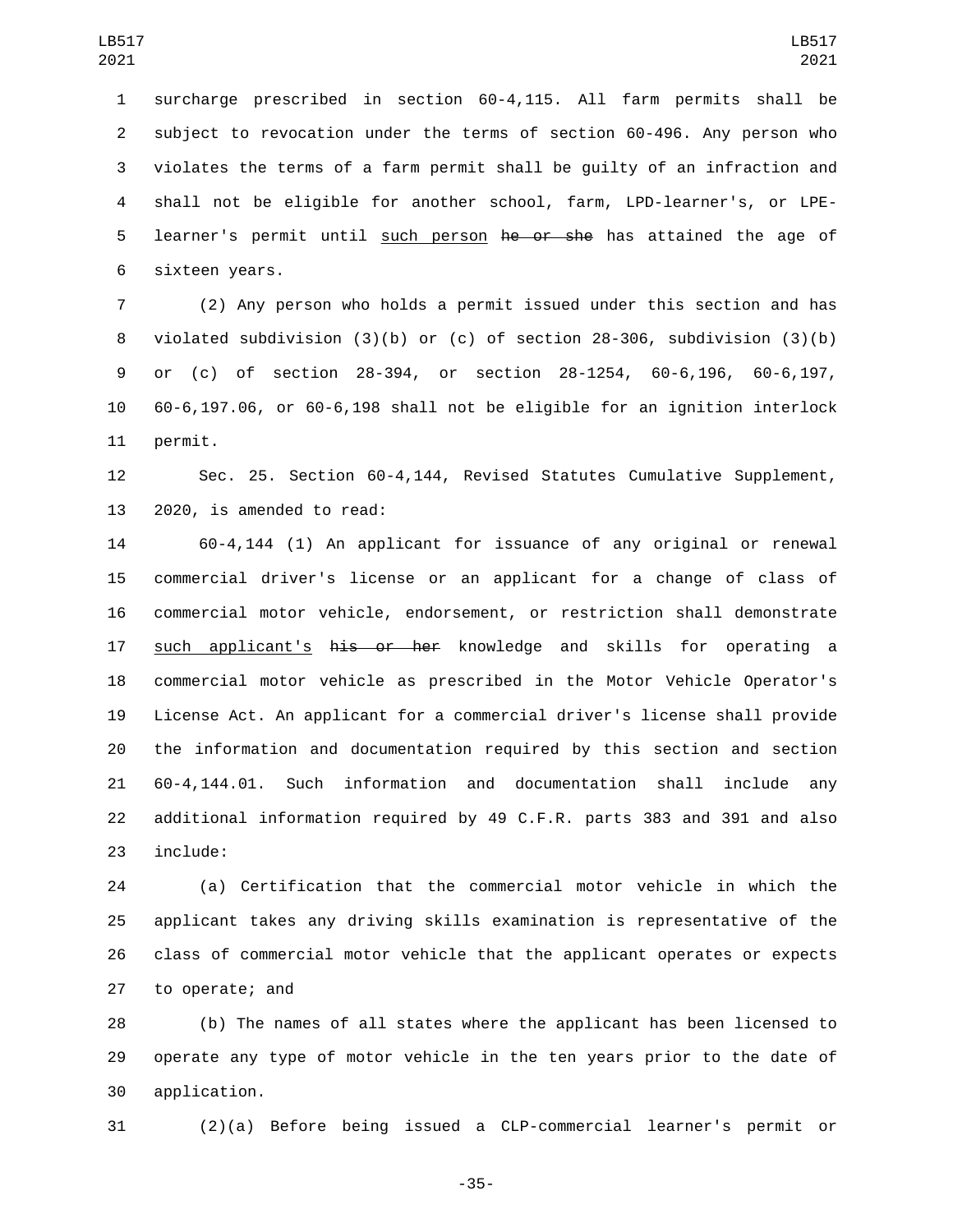commercial driver's license, the applicant shall provide (i) such 2 applicant's his or her full legal name, date of birth, mailing address, 3 gender, race or ethnicity, and social security number, (ii) two forms of 4 proof of address of such applicant's his or her principal residence unless the applicant is a program participant under the Address Confidentiality Act, except that a nondomiciled applicant for a CLP- commercial learner's permit or nondomiciled commercial driver's license holder does not have to provide proof of residence in Nebraska, (iii) evidence of identity as required by this section, and (iv) a brief physical description of the applicant, and (v) the applicant's gender. Beginning on an implementation date designated by the director, which date shall be on or before January 1, 2022, the applicant's gender shall be indicated as female, male, or not specified and no documentation of 14 gender shall be required himself or herself.

 (b) The applicant's social security number shall not be printed on the CLP-commercial learner's permit or commercial driver's license and shall be used only (i) to furnish information to the United States Selective Service System under section 60-483, (ii) with the permission of the director in connection with the certification of the status of an individual's driving record in this state or any other state, (iii) for purposes of child support enforcement pursuant to section 42-358.08 or 43-512.06, (iv) to furnish information regarding an applicant for or holder of a commercial driver's license with a hazardous materials endorsement to the Transportation Security Administration of the United States Department of Homeland Security or its agent, (v) to furnish information to the Department of Revenue under section 77-362.02, or (vi) to furnish information to the Secretary of State for purposes of the 28 Election Act.

 (c) No person shall be a holder of a CLP-commercial learner's permit or commercial driver's license and a state identification card at the 31 same time.

-36-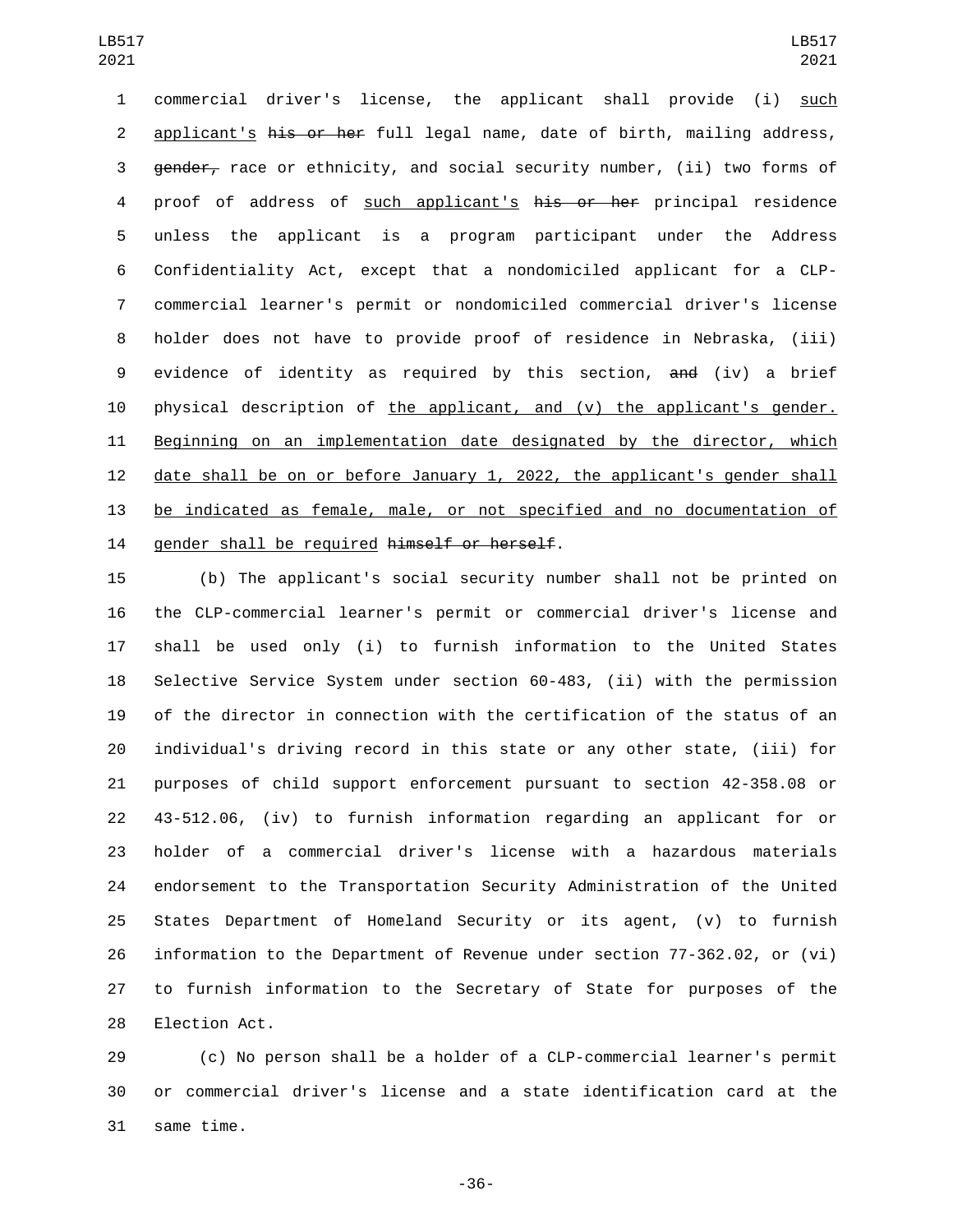(3) Before being issued a CLP-commercial learner's permit or commercial driver's license, an applicant, except a nondomiciled 3 applicant, shall provide proof that this state is such applicant's his or her state of residence. Acceptable proof of residence is a document with the person's name and residential address within this state.

 (4)(a) Before being issued a CLP-commercial learner's permit or commercial driver's license, an applicant shall provide proof of 8 identity.

(b) The following are acceptable as proof of identity:

(i) A valid, unexpired United States passport;

(ii) A certified copy of a birth certificate filed with a state

 office of vital statistics or equivalent agency in the individual's state 13 of birth;

 (iii) A Consular Report of Birth Abroad issued by the United States 15 Department of State;

 (iv) A valid, unexpired permanent resident card issued by the United States Department of Homeland Security or United States Citizenship and 18 Immigration Services;

 (v) An unexpired employment authorization document issued by the 20 United States Department of Homeland Security;

 (vi) An unexpired foreign passport with a valid, unexpired United States visa affixed accompanied by the approved form documenting the applicant's most recent admittance into the United States;

 (vii) A Certificate of Naturalization issued by the United States 25 Department of Homeland Security;

 (viii) A Certificate of Citizenship issued by the United States 27 Department of Homeland Security;

 (ix) A driver's license or identification card issued in compliance with the standards established by the REAL ID Act of 2005, Public Law 109-13, division B, section 1, 119 Stat. 302; or30

(x) Such other documents as the director may approve.

-37-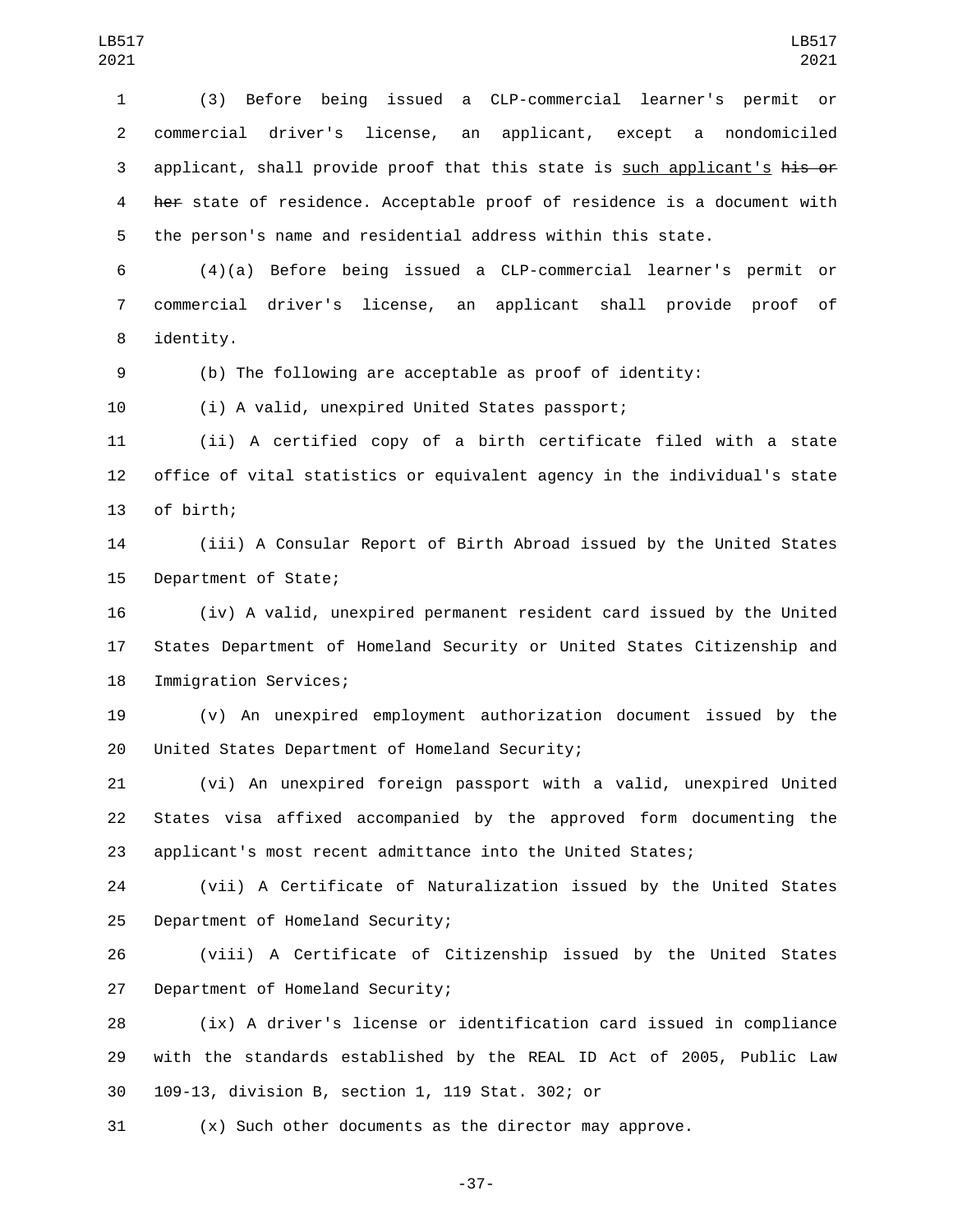(c) If an applicant presents one of the documents listed under 2 subdivision  $(b)(i)$ ,  $(ii)$ ,  $(iii)$ ,  $(iv)$ ,  $(vii)$ , or  $(viii)$  of this subsection, the verification of the applicant's identity will also provide satisfactory evidence of lawful status.4

 (d) If the applicant presents one of the identity documents listed 6 under subdivision (b)(v), (vi), or (ix) of this subsection, the verification of the identity documents does not provide satisfactory evidence of lawful status. The applicant must also present a second document from subdivision (4)(b) of this section, a document from subsection (5) of this section, or documentation issued by the United States Department of Homeland Security or other federal agencies demonstrating lawful status as determined by the United States 13 Citizenship and Immigration Services.

 (e) An applicant may present other documents as designated by the director as proof of identity. Any documents accepted shall be recorded according to a written exceptions process established by the director.

 (5)(a) Whenever a person is renewing, replacing, upgrading, transferring, or applying as a nondomiciled individual to this state for a CLP-commercial learner's permit or commercial driver's license, the Department of Motor Vehicles shall verify the citizenship in the United States of the person or the lawful status in the United States of the 22 person.

 (b) The following are acceptable as proof of citizenship or lawful 24 status:

(i) A valid, unexpired United States passport;

 (ii) A certified copy of a birth certificate filed with a state office of vital statistics or equivalent agency in the individual's state of birth, Puerto Rico, the Virgin Islands, Guam, American Samoa, or the 29 Commonwealth of the Northern Mariana Islands;

 (iii) A Consular Report of Birth Abroad issued by the United States 31 Department of State;

-38-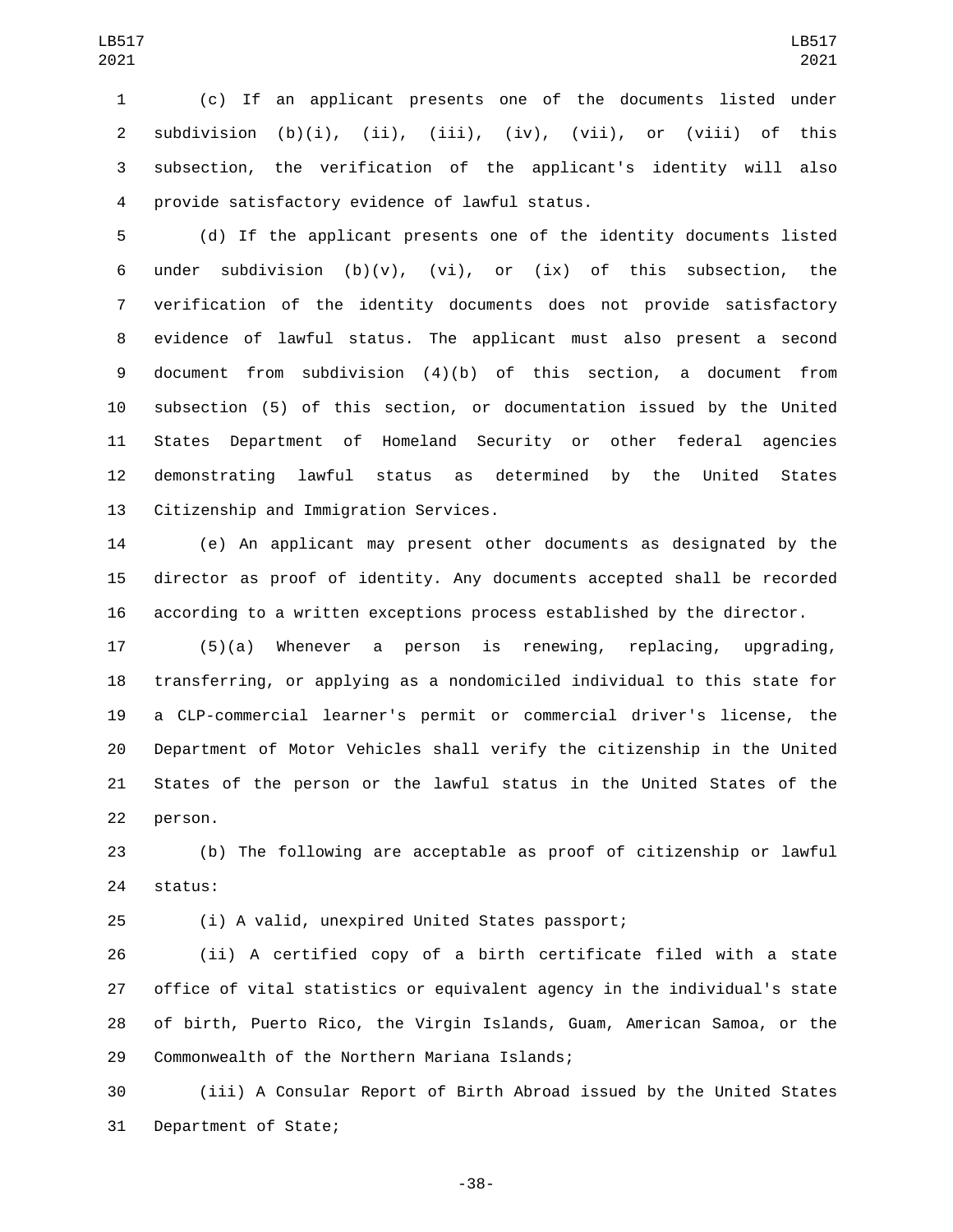(iv) A Certificate of Naturalization issued by the United States 2 Department of Homeland Security;

 (v) A Certificate of Citizenship issued by the United States Department of Homeland Security; or4

 (vi) A valid, unexpired Permanent Resident Card issued by the United States Department of Homeland Security or United States Citizenship and 7 Immigration Services.

 (6) An applicant may present other documents as designated by the director as proof of lawful status. Any documents accepted shall be recorded according to a written exceptions process established by the 11 director.

 (7)(a) An applicant shall obtain a nondomiciled CLP-commercial driver's license or nondomiciled CLP-commercial learner's permit:

 (i) If the applicant is domiciled in a foreign jurisdiction and the Federal Motor Carrier Safety Administrator has not determined that the commercial motor vehicle operator testing and licensing standards of that jurisdiction meet the standards contained in subparts G and H of 49 18 C.F.R. part 383; or

 (ii) If the applicant is domiciled in a state that is prohibited from issuing commercial learners' permits and commercial drivers' licenses in accordance with 49 C.F.R. 384.405. Such person is eligible to obtain a nondomiciled CLP-commercial learner's permit or nondomiciled commercial driver's license from Nebraska that complies with the testing and licensing standards contained in subparts F, G, and H of 49 C.F.R. 25 part 383.

 (b) An applicant for a nondomiciled CLP-commercial learner's permit and nondomiciled commercial driver's license must do the following:

 (i) Complete the requirements to obtain a CLP-commercial learner's permit or a commercial driver's license under the Motor Vehicle Operator's License Act, except that an applicant domiciled in a foreign jurisdiction must provide an unexpired employment authorization document

-39-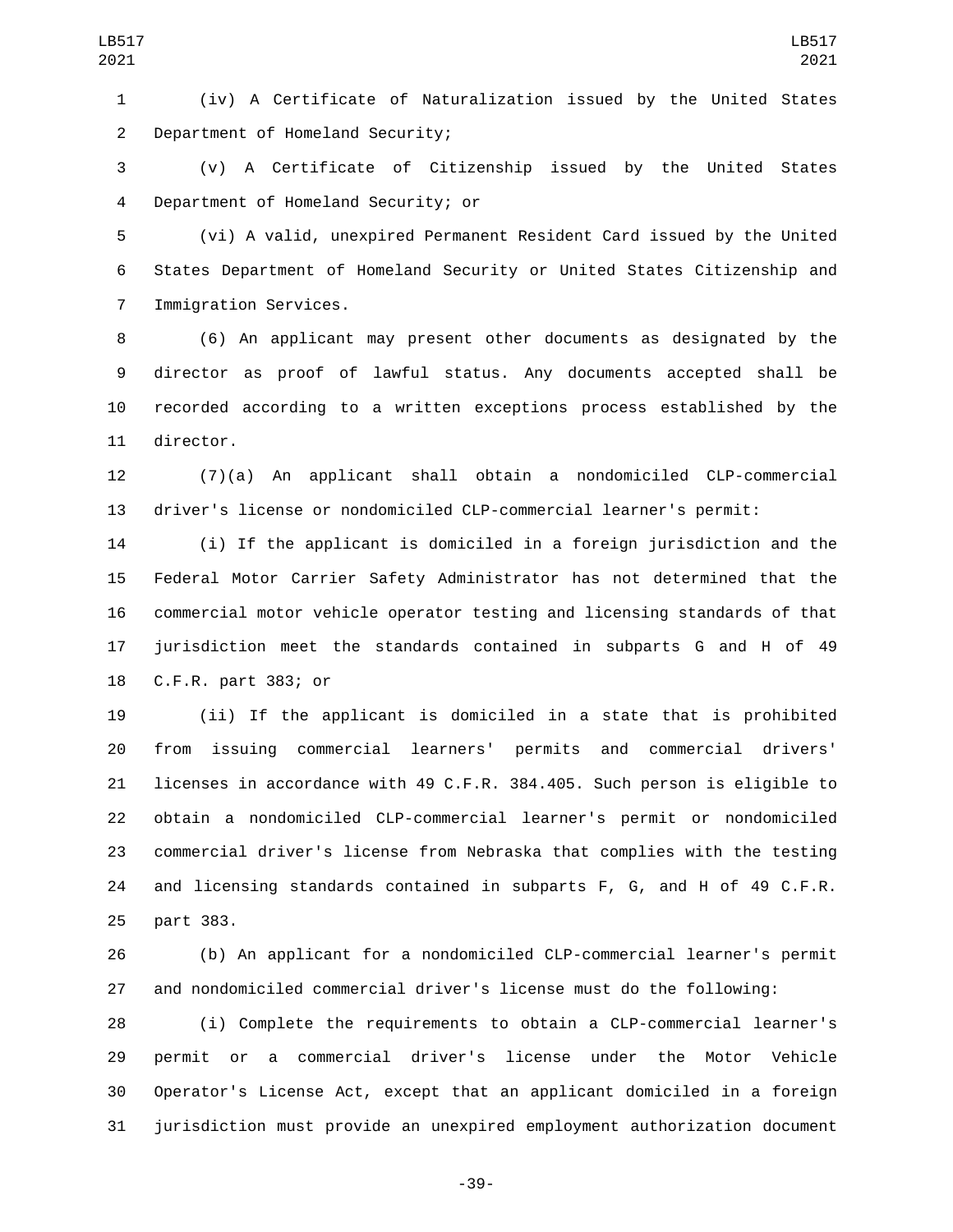issued by the United States Citizenship and Immigration Services or an unexpired foreign passport accompanied by an approved I-94 form documenting the applicant's most recent admittance into the United 4 States. No proof of domicile is required;

 (ii) After receipt of the nondomiciled CLP-commercial learner's permit or nondomiciled commercial driver's license and, for as long as the permit or license is valid, notify the Department of Motor Vehicles of any adverse action taken by any jurisdiction or governmental agency, 9 foreign or domestic, against such applicant's his or her driving privileges. Such adverse actions include, but are not limited to, license disqualification or disqualification from operating a commercial motor vehicle for the convictions described in 49 C.F.R. 383.51. Notifications must be made within the time periods specified in 49 C.F.R. 383.33; and

 (iii) Provide a mailing address to the Department of Motor Vehicles. If the applicant is applying for a foreign nondomiciled CLP-commercial learner's permit or foreign nondomiciled commercial driver's license, 17 such applicant he or she must provide a Nebraska mailing address and the his or her employer's mailing address of such applicant's employer to the 19 Department of Motor Vehicles.

 (c) An applicant for a nondomiciled CLP-commercial learner's permit or nondomiciled commercial driver's license who holds a foreign 22 operator's license is not required to surrender the his or her foreign 23 operator's license.

 (8) Any person applying for a CLP-commercial learner's permit or commercial driver's license may answer the following:

 (a) Do you wish to register to vote as part of this application 27 process?

 (b) Do you wish to have a veteran designation displayed on the front of your operator's license to show that you served in the armed forces of the United States? (To be eligible you must register with the Nebraska 31 Department of Veterans' Affairs registry.)

-40-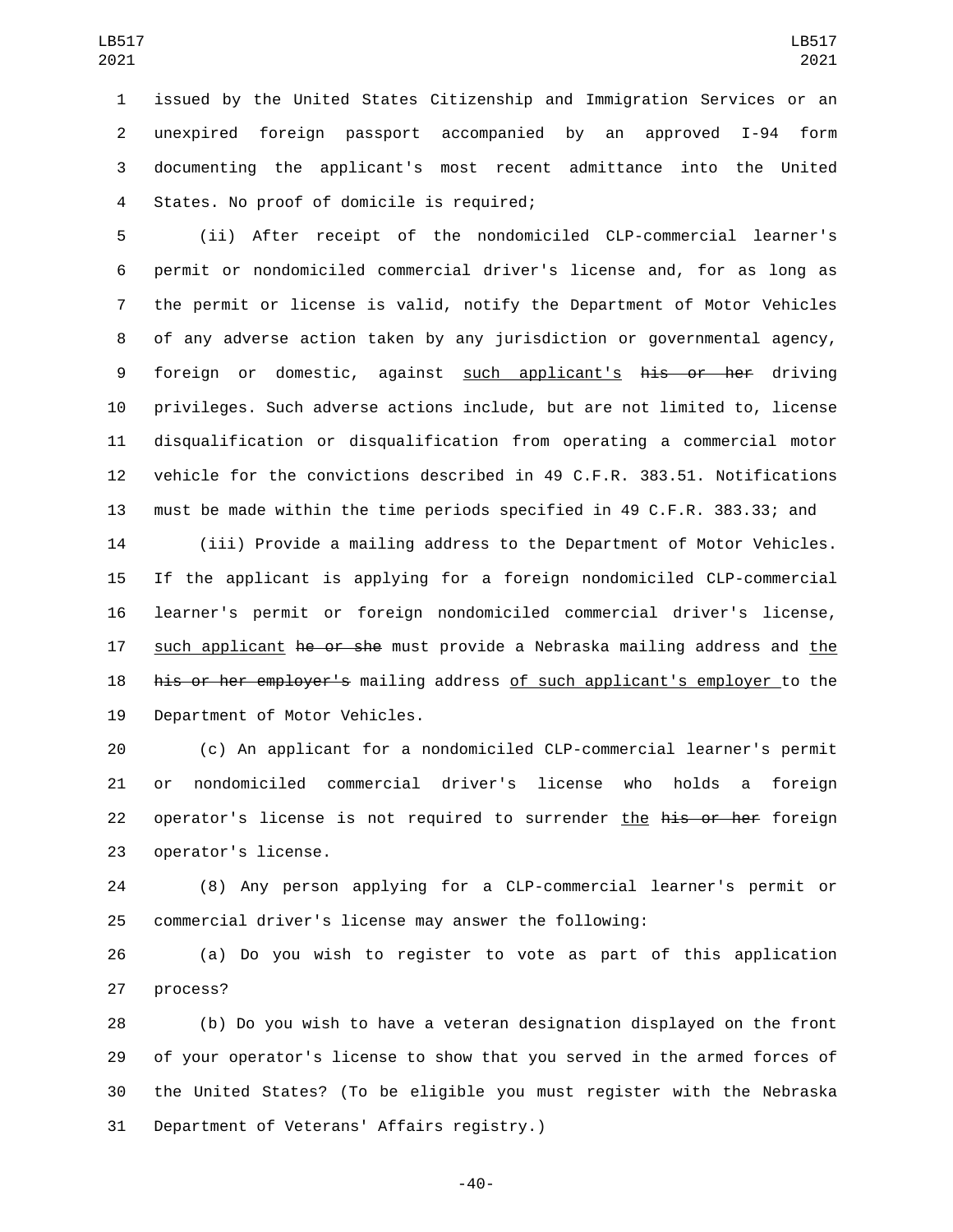(c) Do you wish to include your name in the Donor Registry of Nebraska and donate your organs and tissues at the time of your death? (d) Do you wish to receive any additional specific information regarding organ and tissue donation and the Donor Registry of Nebraska?

 (e) Do you wish to donate \$1 to promote the Organ and Tissue Donor 6 Awareness and Education Fund?

 (9) Application for a CLP-commercial learner's permit or commercial driver's license shall include a signed oath, affirmation, or declaration of the applicant that the information provided on the application for the 10 permit or license is true and correct.

 (10) Any person applying for a CLP-commercial learner's permit or commercial driver's license must make one of the certifications in section 60-4,144.01 and any certification required under section 60-4,146 and must provide such certifications to the Department of Motor Vehicles in order to be issued a CLP-commercial learner's permit or a commercial 16 driver's license.

 (11) Every person who holds any commercial driver's license must provide to the department medical certification as required by section 60-4,144.01. The department may provide notice and prescribe medical certification compliance requirements for all holders of commercial drivers' licenses. Holders of commercial drivers' licenses who fail to meet the prescribed medical certification compliance requirements may be 23 subject to downgrade.

 Sec. 26. Section 71-604.01, Reissue Revised Statutes of Nebraska, is 25 amended to read:

26 71-604.01 (1) Upon receipt of an application for a new certificate of birth, which shall be accompanied by a notarized affidavit from the 28 physician that performed sex confirmation reassignment surgery on an individual born in this state and a certified copy of an order of a court of competent jurisdiction changing the name of such person, the department shall prepare a new certificate of birth in the new name and

-41-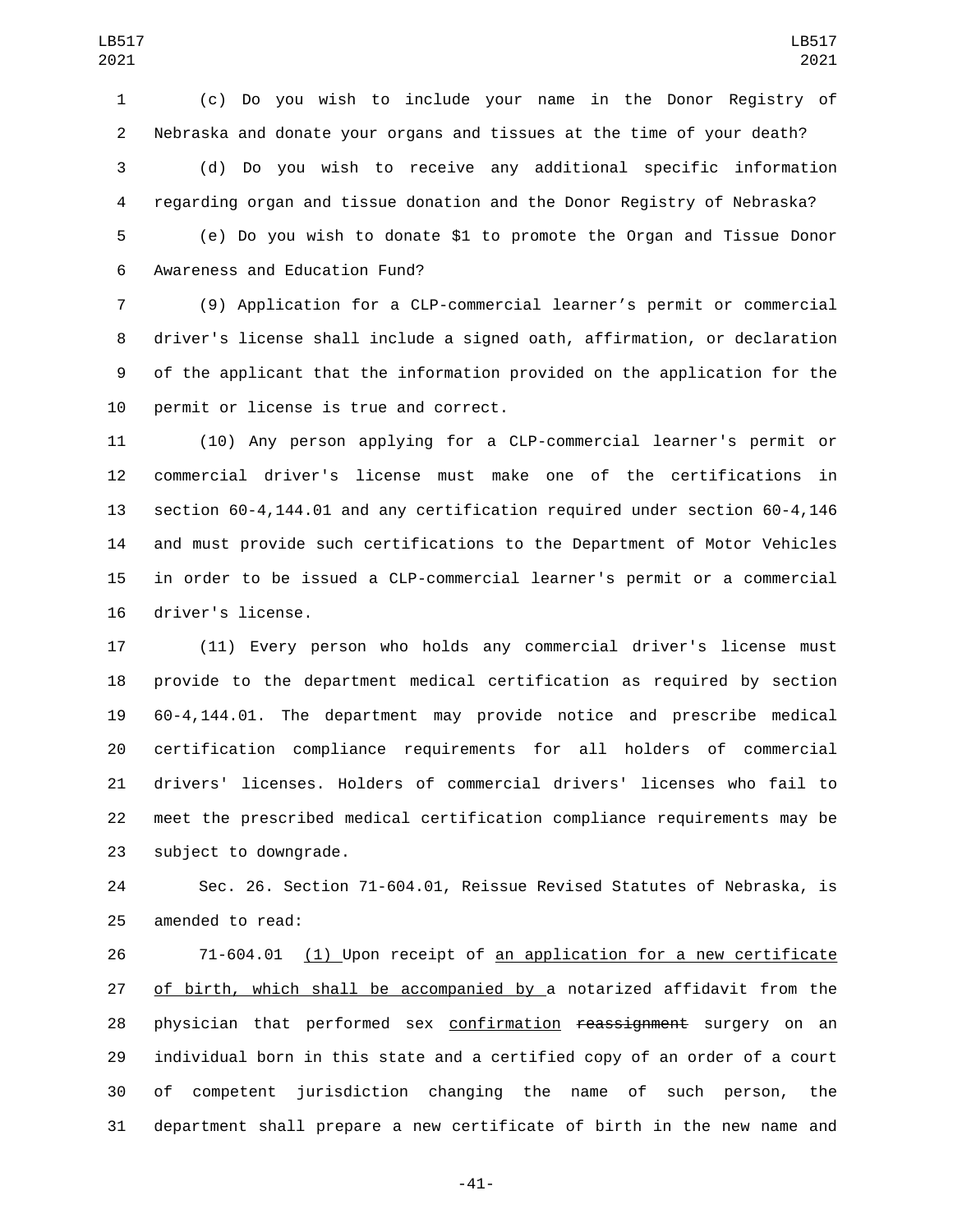sex of such person in substantially the same form as that used for other live births. The evidence from which the new certificate is prepared and the original certificate of birth shall be available for inspection only upon the order of a court of competent jurisdiction.

 (2) Upon receipt of a complete application to amend the sex on a certificate of birth from a person born in this state or the parent, guardian, or legal representative of such person, the department shall amend the sex on such certificate of birth. A complete application to amend the sex on a certificate of birth shall be accompanied by either (a) an affidavit from a physician stating such amendment to the certificate of birth is warranted and documentary evidence to substantiate such amendment or (b) a certified copy of a court order directing amendment of the certificate of birth to reflect such change.

 (3)(a) Any person desiring to change the sex listed on such person's birth certificate may file a petition in the district court of the county in which such person is a resident, setting forth (i) that the petitioner has been a bona fide resident of such county for at least one year prior to the filing of the petition, (ii) the address of the petitioner, (iii) the date of birth of the petitioner, (iv) the cause for which the change is sought, and (v) the sex to which the change would be made.

 (b) The district court, upon being duly satisfied by proof in open court of the truth of the allegations set forth in the petition, that there exists proper and reasonable cause for changing the sex of the 24 petitioner on the birth certificate, shall enter an order directing a change of the sex of such petitioner on the birth certificate.

 (c) The clerk of the district court shall deliver a copy of any sex- change order issued by the court pursuant to this section to the Department of Health and Human Services for use pursuant to this section. Sec. 27. Original sections 60-490, 60-491, and 71-604.01, Reissue Revised Statutes of Nebraska, and sections 60-484, 60-484.02, 60-484.04, 60-484.05, 60-486, 60-487, 60-4,114.01, 60-4,117, 60-4,118, 60-4,118.03,

-42-